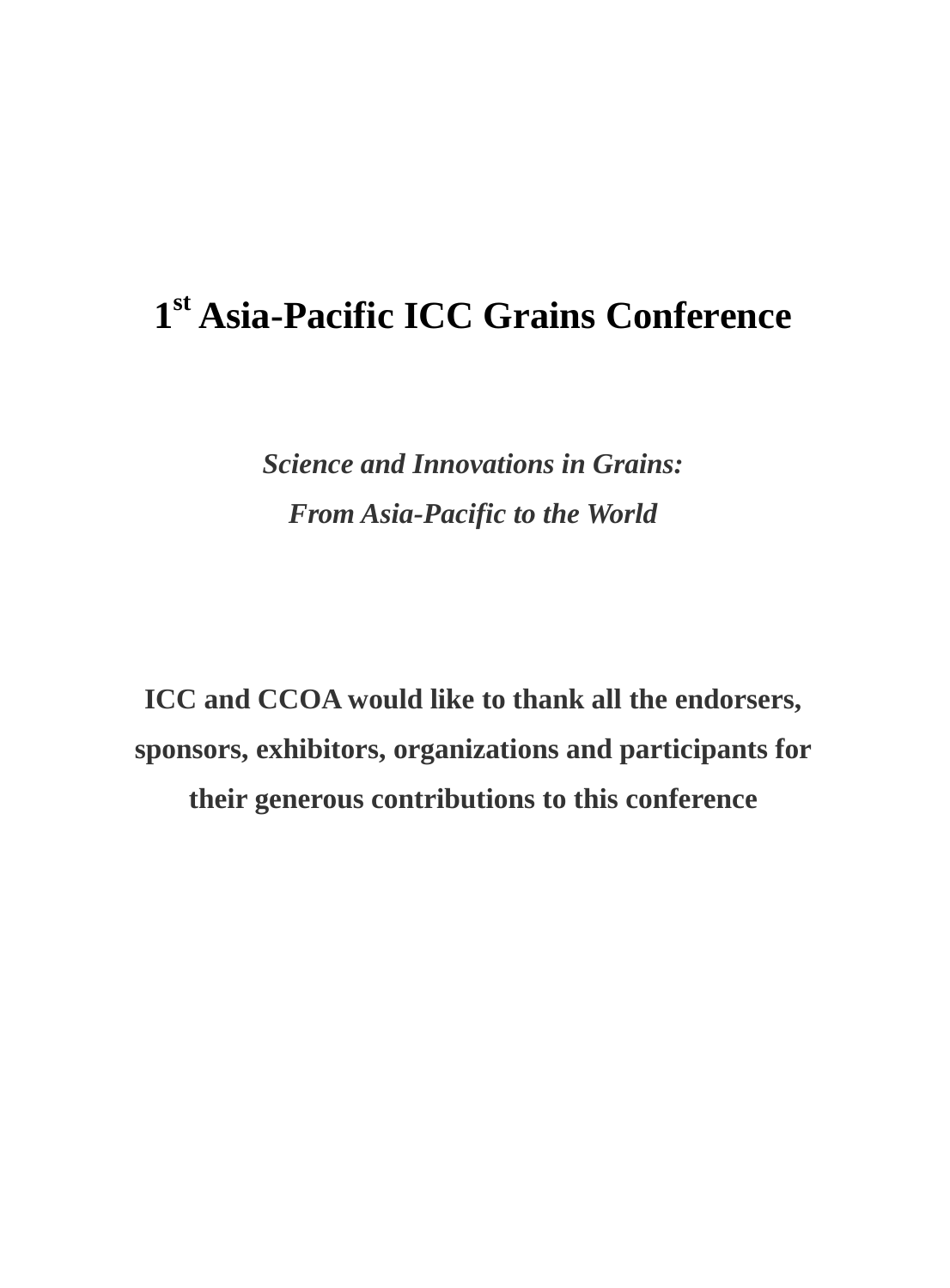# **CONTENT**

| Co-organizers, Endorsers and Sponsors <b>CONSERVING 2018</b>                         |
|--------------------------------------------------------------------------------------|
|                                                                                      |
| 1 <sup>st</sup> APGC Scientific Committee <b>Committee</b> 3                         |
|                                                                                      |
| Conference Overview <b>Exercise Conference</b> 5                                     |
| Pre-Conference Program (27) 7                                                        |
|                                                                                      |
|                                                                                      |
|                                                                                      |
| Technical Program <b>contract and the Contract of Australian Contract and Street</b> |
|                                                                                      |
|                                                                                      |
|                                                                                      |
| -Closing Ceremony (Best Youth Speaker Awards and Best Poster Awards)  25             |
|                                                                                      |
| -Poster Presentation $\cdots$ 26                                                     |
| The Sketch Map of Exhibition <b>Commission</b> 27                                    |
| The Exhibitor List <b>Exhibitor</b> List <b>Exhibitor</b> List <b>Exhibits</b> 29    |
| <b>Conference Guide (Chinese Version)</b>                                            |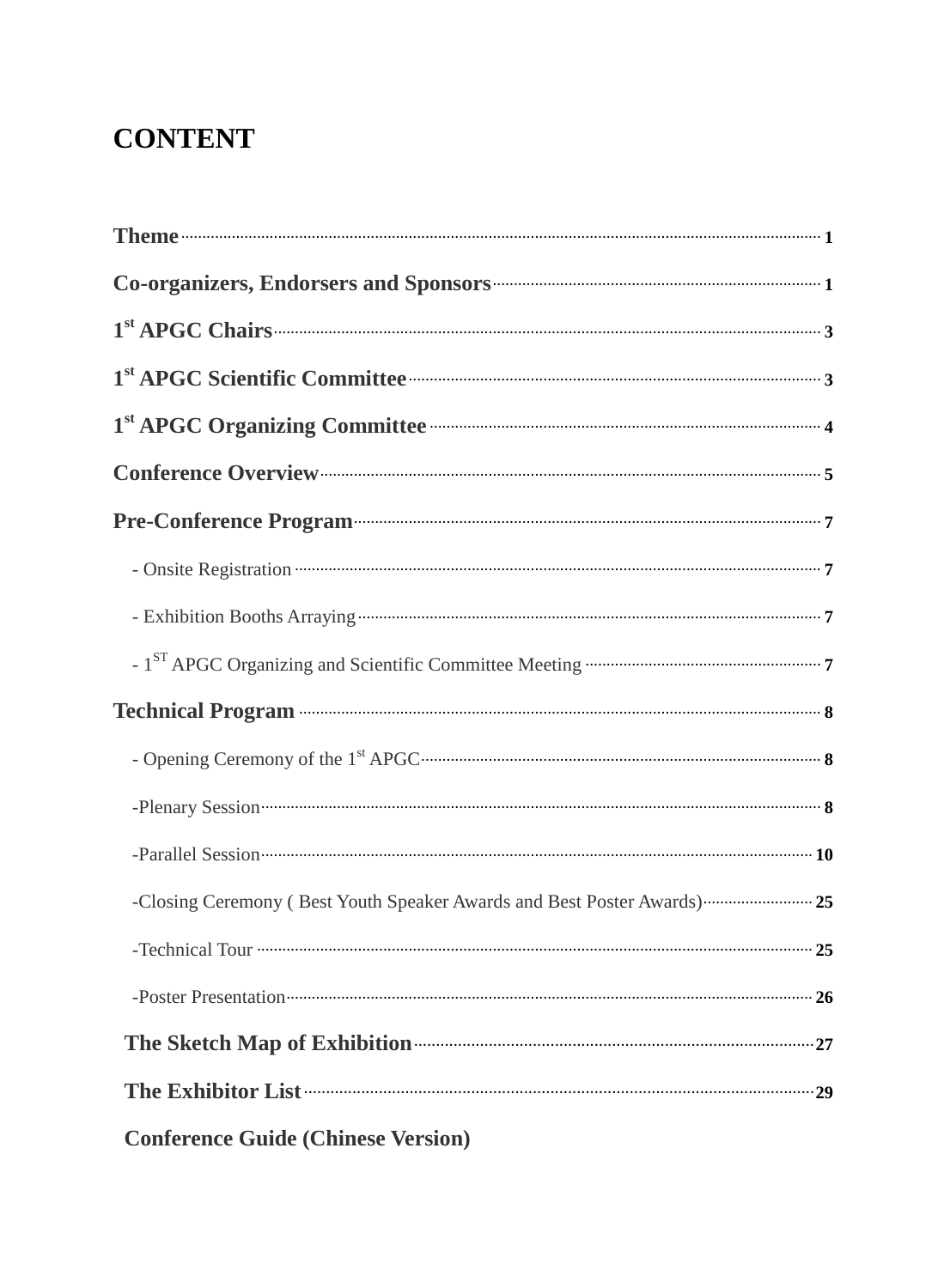# **Theme**

*Science and Innovations in Grains: From Asia-Pacific to the World*

# **Co-organizers**

# **International Association for Cereal Science and Technology (ICC)**

Marxergasse 2 1030 Wien (Vienna) Austria TEL: +43 1 7077202 0 FAX: +43 1 7077202 300 Email: office@icc.or.at Website: www.icc.or.at

# **Chinese Cereals and Oils Association (CCOA)**

No.11, Liangke Building Baiwanzhuang Dajie, Xicheng Qu Beijing 100037 China TEL: +86 10 68357511 FAX: +86 10 68357511 Email:lee@ccoaonline.com Website: www.ccoaonline.com

# **Endorsers**

AACC International MoniQA Association Jimei University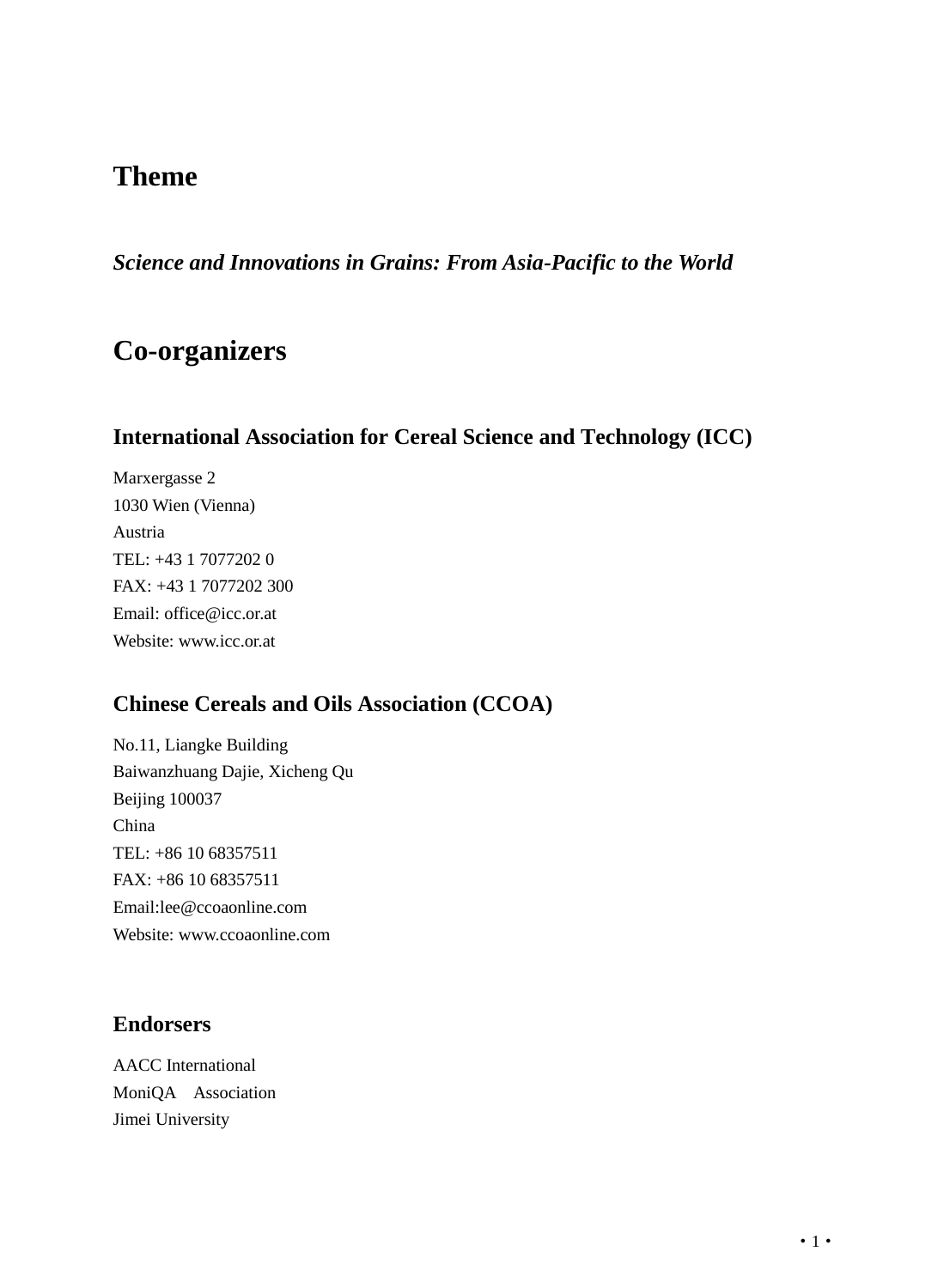## **Sponsors**

### **Platinum Sponsors**

Wudeli Flour Mill Group Co.,Ltd. Inner Mongolia Hengfeng Food Industry(Group)Co.,Ltd. Sinograin Chengdu Grain Storage Research Institute/Anhui Brainware Changan Electronic Co.,Ltd.

### **Gold Sponsors**

Myande Group Co.,Ltd. Inner Mongolia Yangufang Ecological Agriculture Development (Group) Co., Ltd.

### **Silver Sponsors**

Chopin Technologies Hebei Jinshahe Flour Manufacturing Industry Group Company Limited Satake Manufacturing (Suzhou) Co.,Ltd. Shanghai Spring Valley Mechanism Manufacture Co., Ltd Henan Huatai Cereals and Oils Machinery Co.,Ltd. Hubei Ye Wei Grain and Oil Machinery Co.,Ltd. Huaan Magnech Bio-Tech Co.,Ltd. Angel Yeast Co., Ltd. Perten Instruments AB

#### **Bronze Sponsors**

Alliedwise (Foshan) Automation Technology Co., Ltd. Hebei Pingle Flour Machinery Group Co.,Ltd. Xia Men Haijia Flour Mills Co.,Ltd.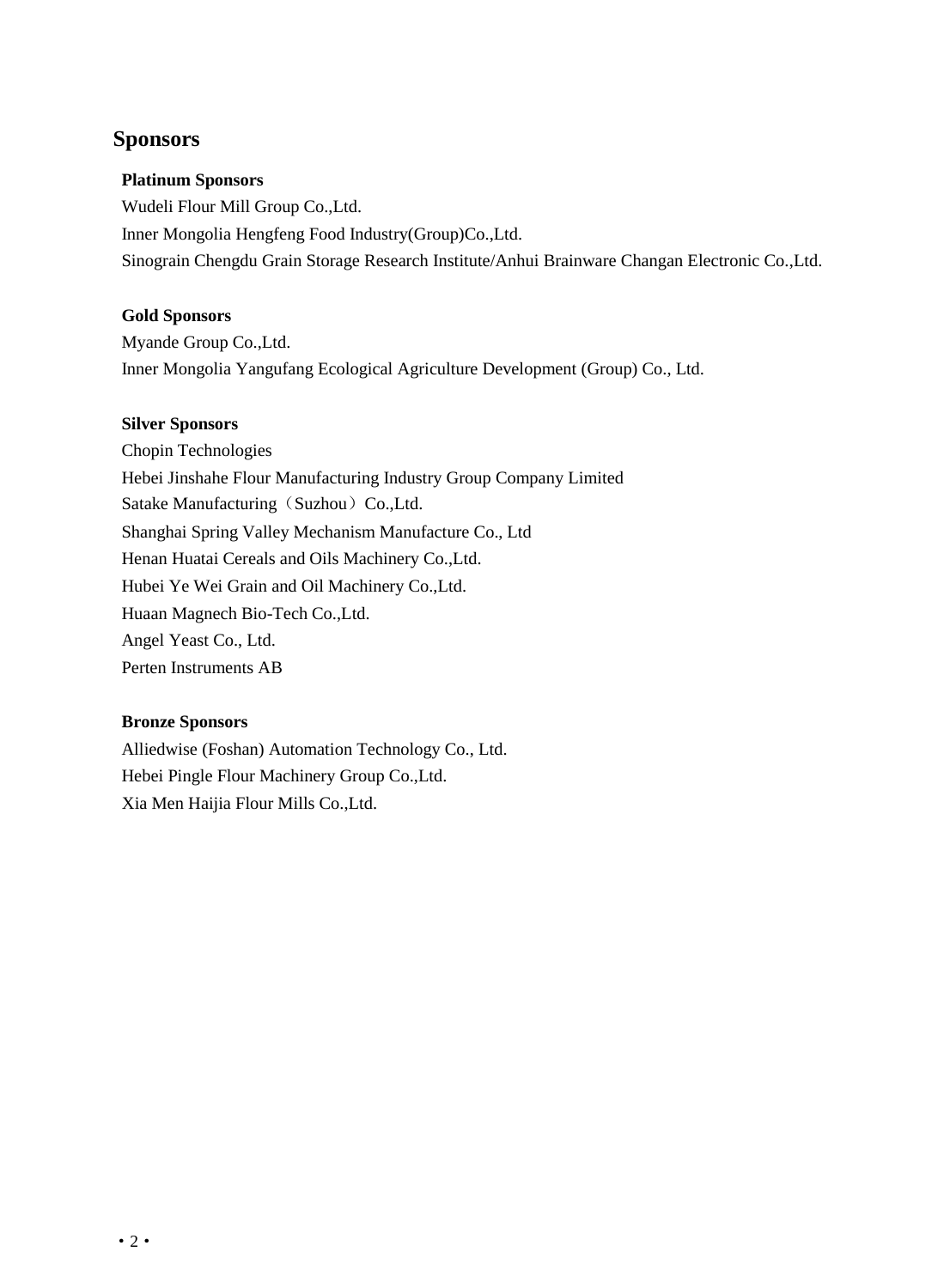# **1 st APGC Chairs**

**Hamit Köksel,** ICC President 2017-2018, Turkey **Zhang Guifeng,** CCOA President, China **Fengcheng Wang,** Chair of ICC Governing Committee, China

# **1 st APGC Scientific Committee**

**Director Joël Abécassis** , Scientist, INRA, France **Wang Ruiyuan**, Senior Scientist, CCOA; President of CCOA Sub-association of fats&oils, China **Vice Director** Yue Guojun, Academician, Chinese Academy of Engineering; Chief Scientist, State Development & Investment CORP, China **Members An Hongzhou**, Professor, Henan University of Technology, China **Bian Ke,** Professor, Henan University of Technology; President, CCOA Sub-association of noodle products, China **Bin Xiao Fu**, Senior Scientist, Canadian Grain Commission, Canada **Charles Brennan**, Professor, Lincoln University, New Zealand **Carlos Guzman**, Head of Wheat Chemistry and Quality Laboratory, CIMMYT, Mexico **Dave Hatcher**, Canadian Grain Commission, Canada **Floyd Dowell**, Senior Engineer, USDA-ARS-CGAHR-SPIERU, USA **Fengcheng Wang** , Chair of ICC Governing Committee; Professor, Henan University of Technology, China **Gary Hou,** Technical Director, Wheat Marketing Center, USA **Gi Hyung Ryu**, Professor, Kongju National University, Korea **Gu Zhengbiao**, Professor, Jiangnan University; President, CCOA Sub-association of corn refining, China **Hamit Köksel**, President, ICC; Professor, Hacettepe University, Turkey **He Dongping**, Professor, Wuhan Polytechnic University, China **Huang Weining**, Professor, Jiangnan University, China **Jan-Willem Van der Kamp**, TNO-HGF, Netherlands **Kazunori Takamine**, Professor, Kagoshima University, Japan **Larisa Cato**, Senior Scientist,Australian Export Grains Innovation Centre, Australia **Liu Guangming**, Professor, Jimei University, China **Michaela Pichler**, Secretary General, ICC, Austria **Mu Taihua**, Research Scientist, Chinese Academy of Agricultural Sciences (CAAS), China **Nese Sreenivasulu**, Senior Scientist, IRRI, Philippines **Perry K.W.Ng**, Professor, Michigan State University-AACCI, USA **Pierre Villeneuve**, CIRAD, France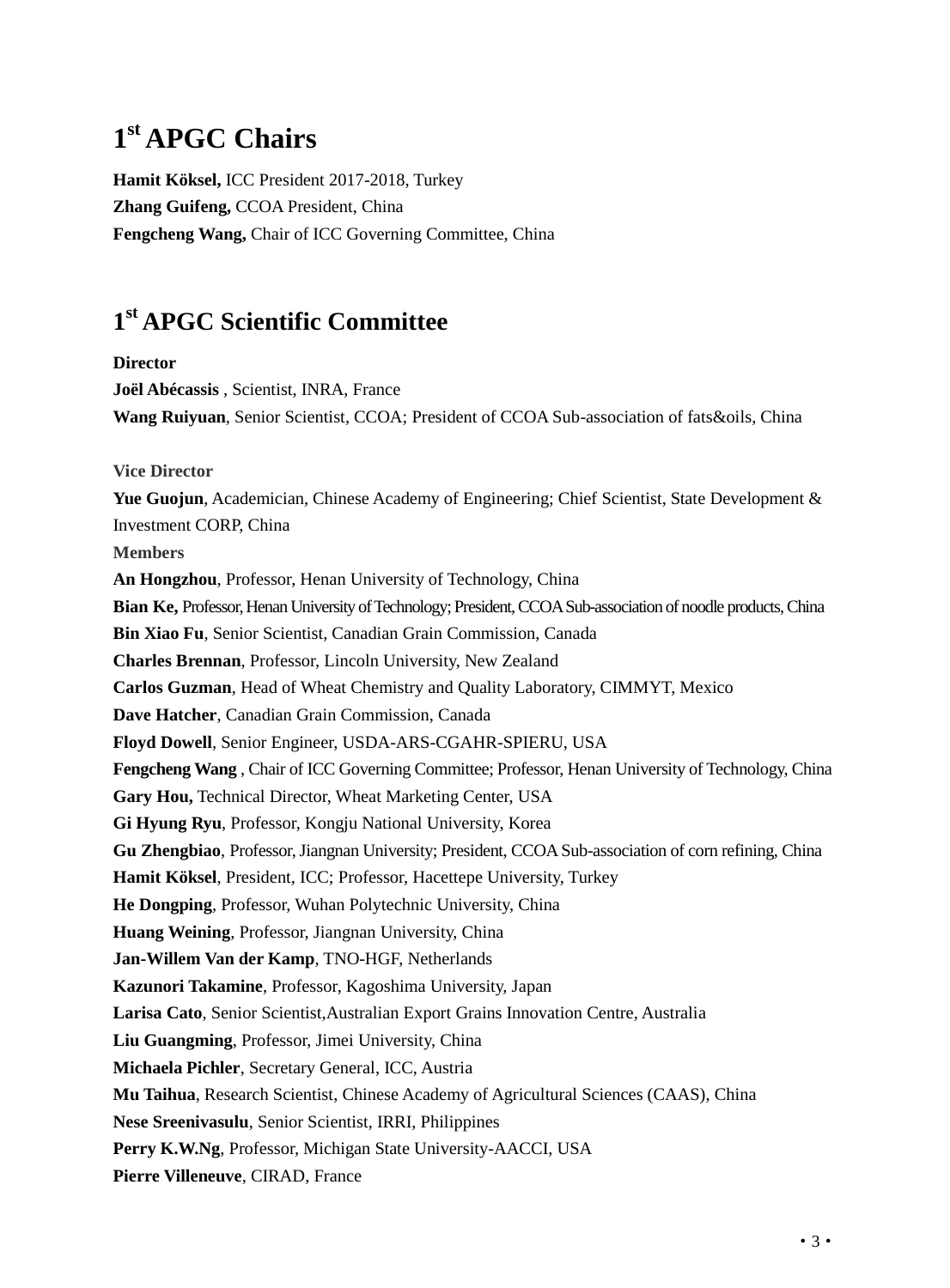**Robert Cracknel**l, President, AACCI, Australia **Roland Poms**, Secretary General, MoniQA Association, Austria **Wang Qiang**, Research Scientist, Chinese Academy of Agricultural Sciences (CAAS), China **Wang Xingguo**, Professor, Jiangan University, China **Wei Yimin**, Deputy Director, NCCFN; Research Scientist, CAAS, China **Xu Xuebing**, Professor, Wilmar Global R&D Center, Denmark **Yang Xiaoquan**, Professor, South China University of Technology, China **Yao Huiyuan**, Professor, Jiangnan University; President, CCOA Sub-association of foods, China **Yu Yanxia**, Deputy Secretary General, CCOA; Secretary General, CCOA Sub-association of rice products, China **Zhang Jianhua**, Research Scientist, Nutrition and Health Research Institute, COFCO Corporation, China **Qiang (Chong) Zhang**, PhD, PEng Professor, University of Manitoba, Canada **Zhao Siming**, Huazhong Agricultural University, China

# **1 st APGC Organizing Committee**

**Michaela Pichler**, Secretary General, ICC, Austria **Yu Yanxia,** Deputy Secretary General, CCOA; Secretary General, CCOA Sub-association of rice products, China **Hamit Köksel,** ICC, President; Professor, Hacettepe University, Turkey **Fengcheng Wang**, Chair of ICC Govering Committee; Professor, Henan University of Technology, China **Hu Chengmiao**, Deputy Executive President, CCOA; Professor, China **Bian Ke**, Professor, Henan University of Technology; President, CCOA Sub-association of noodle products, China **Cao Minjie,** Vice Presidant, Jimei University, China **Gu Zhengbiao**, Professor, Jiangnan University; President, CCOA Sub-association of corn refining, China **Guo Daolin**, Director, Sinograin Chengdu Grain Storage Research Institute; Vice President, CCOA Sub-association of grain storage, China **Hao Xiaoming**, President, Nutrition and Health Research Institute, COFCO Corporation; Vice President, CCOA Sub-association of grain and oil nutrition, China **Marcella Gross-Varga**, Communication and Event Management, ICC, Austria **Stefan Wagener**, Canadian Grain Commission, Canada **Gordon Bacon**, CEO, Pulse Canada, Canada **Yao Huiyuan**, Professor, Jiangnan University; President, CCOA Sub-association of food, China Yu Junbo, Secretary General , CCOA Sub-association of marketing, China **Yu Xuefeng,** Chairman, Angel Yeast Co., LTD; President, CCOA Sub-association of fermented foods China **Zhang Yuan,** Professor, Henan University of Technology; President, CCOA Sub-association of IT, China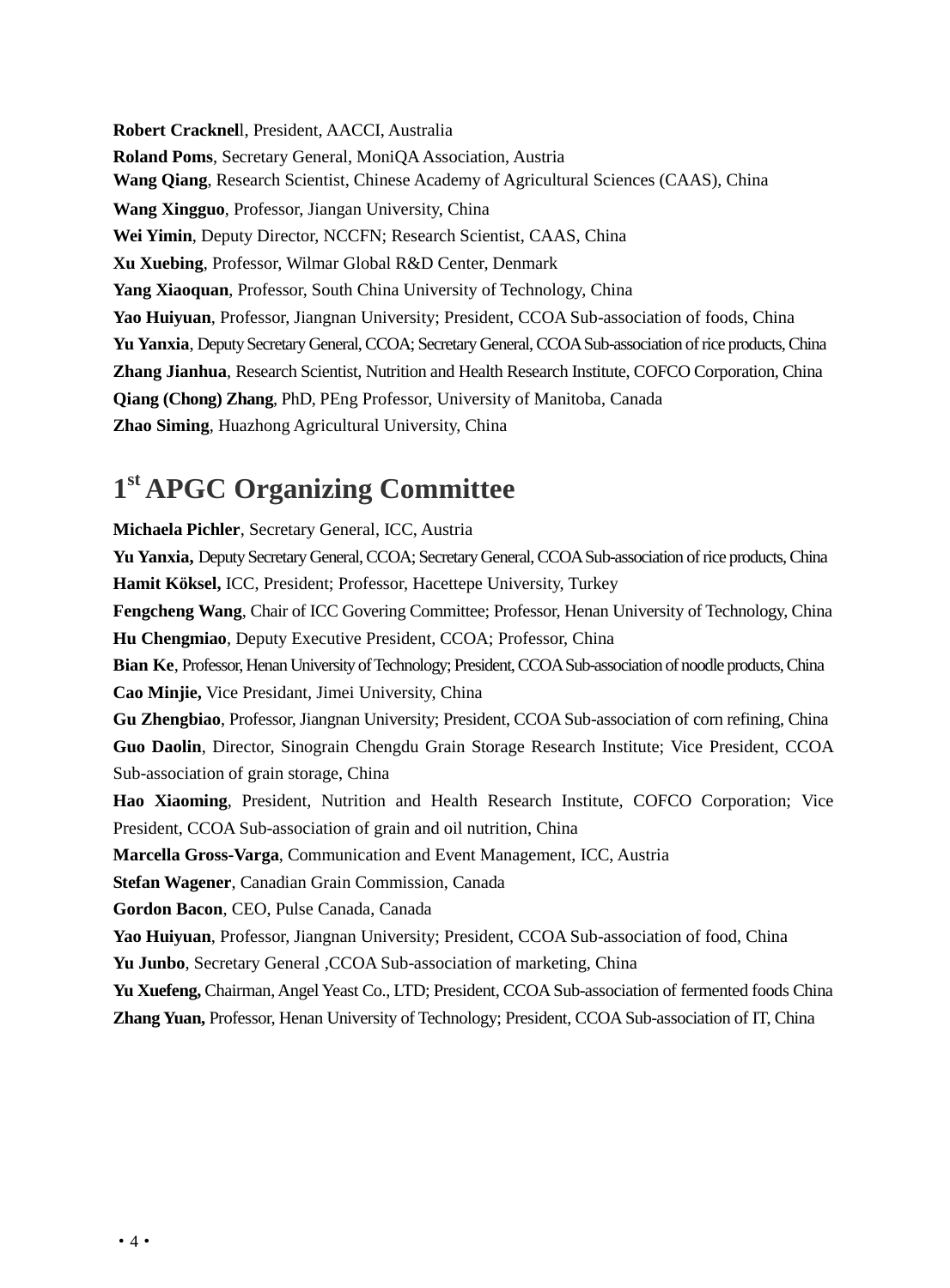# **Conference Overview**

| Date          | <b>Time</b> | <b>Session</b> | <b>Venue</b>                                                                      | <b>Date</b>                                        |
|---------------|-------------|----------------|-----------------------------------------------------------------------------------|----------------------------------------------------|
| $20^{th}$ May |             |                | <b>Onsite Registration</b>                                                        | in the lobby, 1st foor                             |
|               | Afternoon   | 14:00-19:00    | <b>Exhibition Booths Arraying</b>                                                 | $2nd$ & $3nd$ floor                                |
|               | All day     | 08:00-22:00    | <b>Onsite Registration</b>                                                        | in the lobby, $1st$ floor                          |
|               |             | 08:00-12:00    | <b>Exhibition Booths Arraying</b>                                                 | $2nd$ & $3nd$ floor                                |
|               | Morning     | 09:00-10:00    | 1 <sup>st</sup> APGC Organizing and Scientific<br><b>Committee Meeting</b>        | Meeting Room 308, $3rd$ loor                       |
| $21st$ May    |             | 11:30-14:00    | Lunch                                                                             | Lakeview restaurant, $1st$ floor,<br>No.8 Building |
|               |             | 15:00-15:40    | <b>Opening Ceremony</b>                                                           | Meeting Room 312, $3rd$ floor                      |
|               | Afternoon   | 16:00-16:30    | Opening Ceremony of Exhibition                                                    | $2nd$ floor                                        |
|               |             | 16:30-18:00    | <b>Plenary Session</b>                                                            | Meeting Room 312, 3rd floor                        |
|               | Evening     | 19:00-21:00    | Welcome reception                                                                 | Lakeview restaurant, $1st$ floor,<br>No.8 Building |
|               | Morning     | 08:30-11:30    | <b>Plenary Session</b>                                                            | Meeting Room 312, $3rd$ floor                      |
|               |             | 11:30-14:00    | Lunch                                                                             | Lakeview restaurant, $1st$ floor,<br>No.8 Building |
|               | Afternoon   | 13:30-17:10    | Session 1: Wheat milling and wheat<br>products                                    | Interview Room, $2nd$ floor                        |
|               |             | 13:30-16:50    | <b>Session 2:</b> Healthy grains $(I)$                                            | Meeting Room 207, $2nd$ floor                      |
|               |             | 13:30-17:10    | <b>Session 3: Fats &amp; Oils Science and</b><br>Technology (I)                   | Meeting Room 208, 2 <sup>nd</sup> floor            |
| $22nd$ May    |             | 13:30-17:10    | Session 4: Green Technologies for<br>grain storage (I)                            | Meeting Room 205, $2nd$ floor                      |
|               |             | 13:30-16:50    | <b>Session 5:</b> Rice milling and rice<br>products                               | Meeting Room 315, $3rd$ floor                      |
|               |             | 13:30-16:50    | <b>Session 6:</b> Eastern traditional foods                                       | Press conference room, 3rd<br>floor                |
|               |             | 13:10-17:30    | <b>Session 7: Research and</b><br>Development of Potato and Sweet<br>Potato Foods | Meeting Room 308, $3rd$ floor                      |
|               |             | 13:00-16:50    | Session 14: Whole industry chain and<br>food nutrition & health                   | Meeting Room 307, $3rd$ floor                      |
|               |             | 17:30-21:00    | Dinner                                                                            | Lakeview restaurant, $1st$ floor,<br>No.8 Building |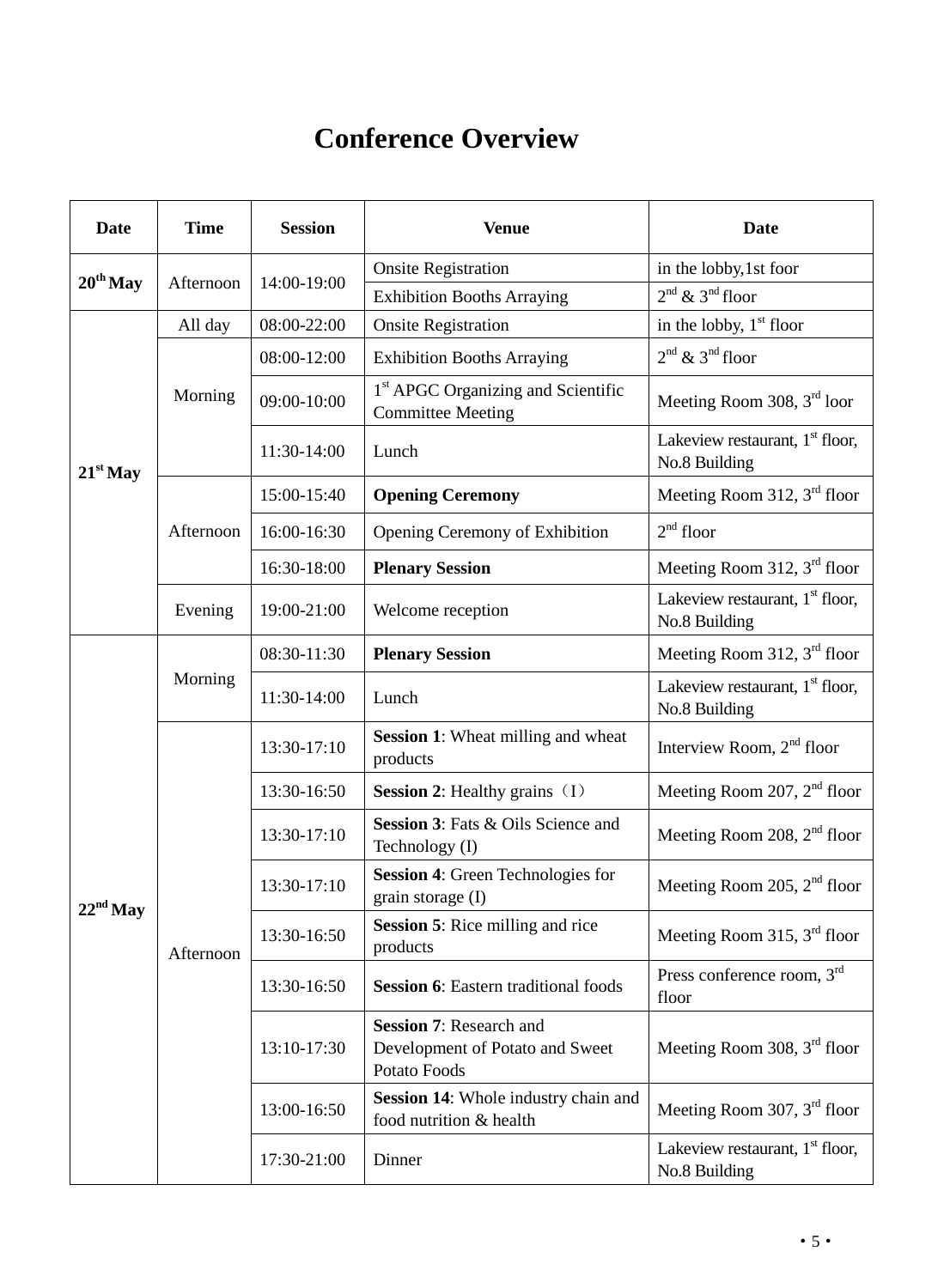| $23^{\text{rd}}$ May | Morning   | 08:30-11:50   | <b>Session 8:</b> Food quality and safety                                                                                   | Interview room, $2nd$ floor                        |
|----------------------|-----------|---------------|-----------------------------------------------------------------------------------------------------------------------------|----------------------------------------------------|
|                      |           | 08:30-11:50   | <b>Session 9:</b> Healthy grains (II)                                                                                       | Meeting Room 207, $2nd$ floor                      |
|                      |           | 08:10-11:30   | <b>Session 10:</b> Fats & Oils Science and<br>Technology (II)                                                               | Meeting Room 208, $2nd$ floor                      |
|                      |           | $08:35-11:25$ | Session 11: Green technologies for<br>grain storage (II)                                                                    | Meeting Room 205, $2nd$ floor                      |
|                      |           | $08:30-11:10$ | <b>Session 12:</b> Processing suitability<br>evaluation of grain and oil raw<br>materials                                   | Meeting Room 315, $3rd$ floor                      |
|                      |           | $08:40-11:10$ | <b>Session 13: AACC International</b><br>Symposium: Utilization of Cereals<br>and Pulses for Novel Healthy Food<br>Products | Press conference room, $3rd$<br>floor              |
|                      |           | 11:30-14:00   | Lunch                                                                                                                       | Lakeview restaurant, $1st$ floor,<br>No.8 Buiding  |
|                      | Afternoon | 13:30-15:00   | Closing and Award Ceremony                                                                                                  | Meeting Room 312, $3rd$ floor                      |
|                      |           | 15:00-18:00   | <b>Technical Tour</b>                                                                                                       | Gathering in the lobby at<br>15:00                 |
|                      |           | 17:30-21:00   | Dinner                                                                                                                      | Lakeview restaurant, $1st$ floor,<br>No.8 Building |
| $24th$ May           | Leaving   |               |                                                                                                                             |                                                    |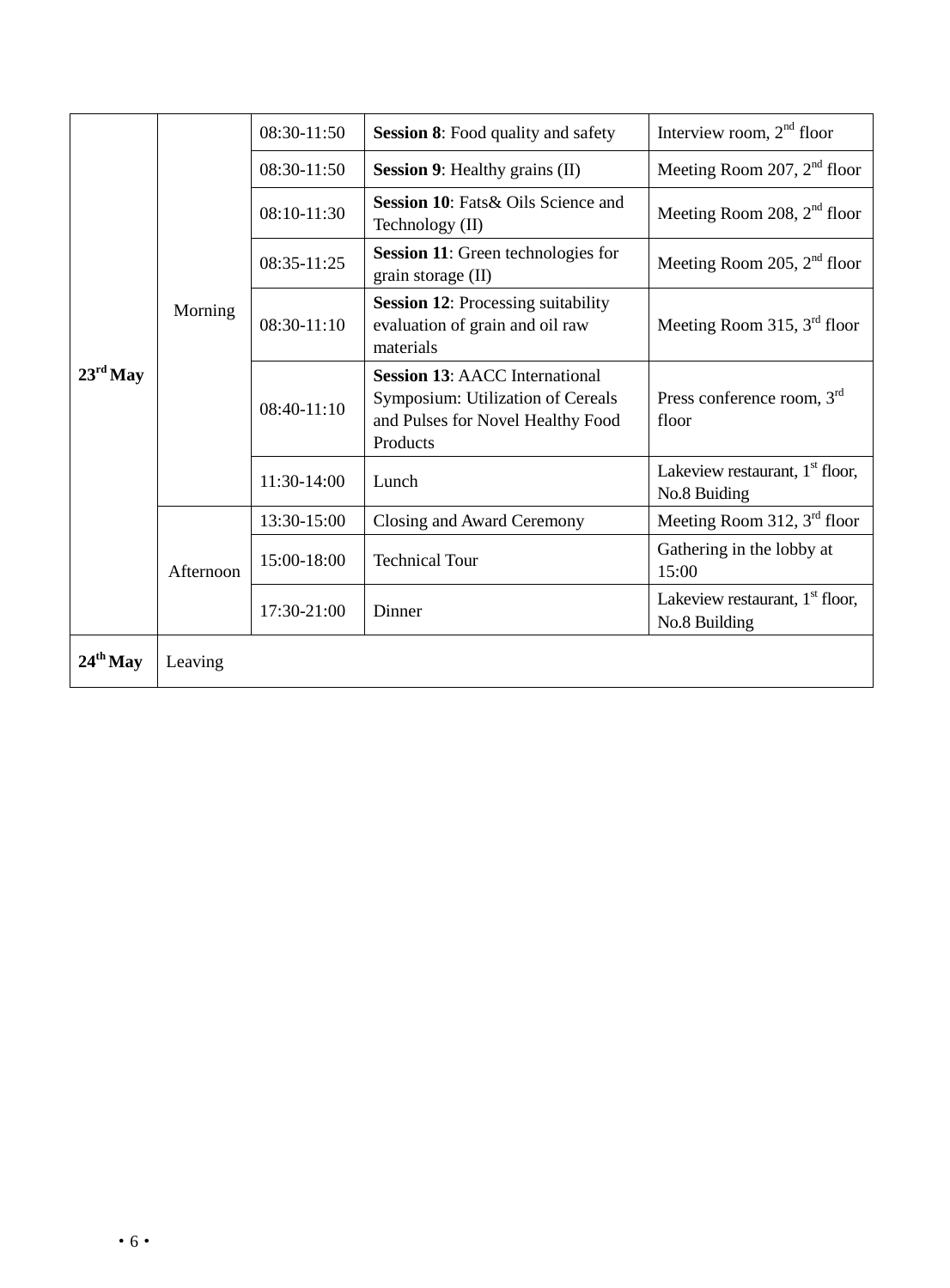# **Pre-Conference Program**

## **Onsite Registration**

**Registration Desk Open Time:** 14:00-19:00, 20 May 2017 08:00-22:00, 21 May, 2017 **Venue**: in the lobby, 1<sup>st</sup> floor of Xing Lin Wan Hotel

# **Exhibition Booths Arraying**

**Time:** 14:00-19:00, 20 May, 2017 08:00-12:00, 21 May, 2017 **Venue:** 2<sup>nd</sup> and 3<sup>rd</sup> floor, Xing Lin Wan Hotel

# **1 st APGC Organizing and Scientific Committee Meeting**

**Time:** 09:00-10:00, 21 May, 2017 **Venue**: Meeting Room308, 3<sup>rd</sup> floor of Xing Lin Wan Hotel Participants: Organizing and scientific committee members and invited guests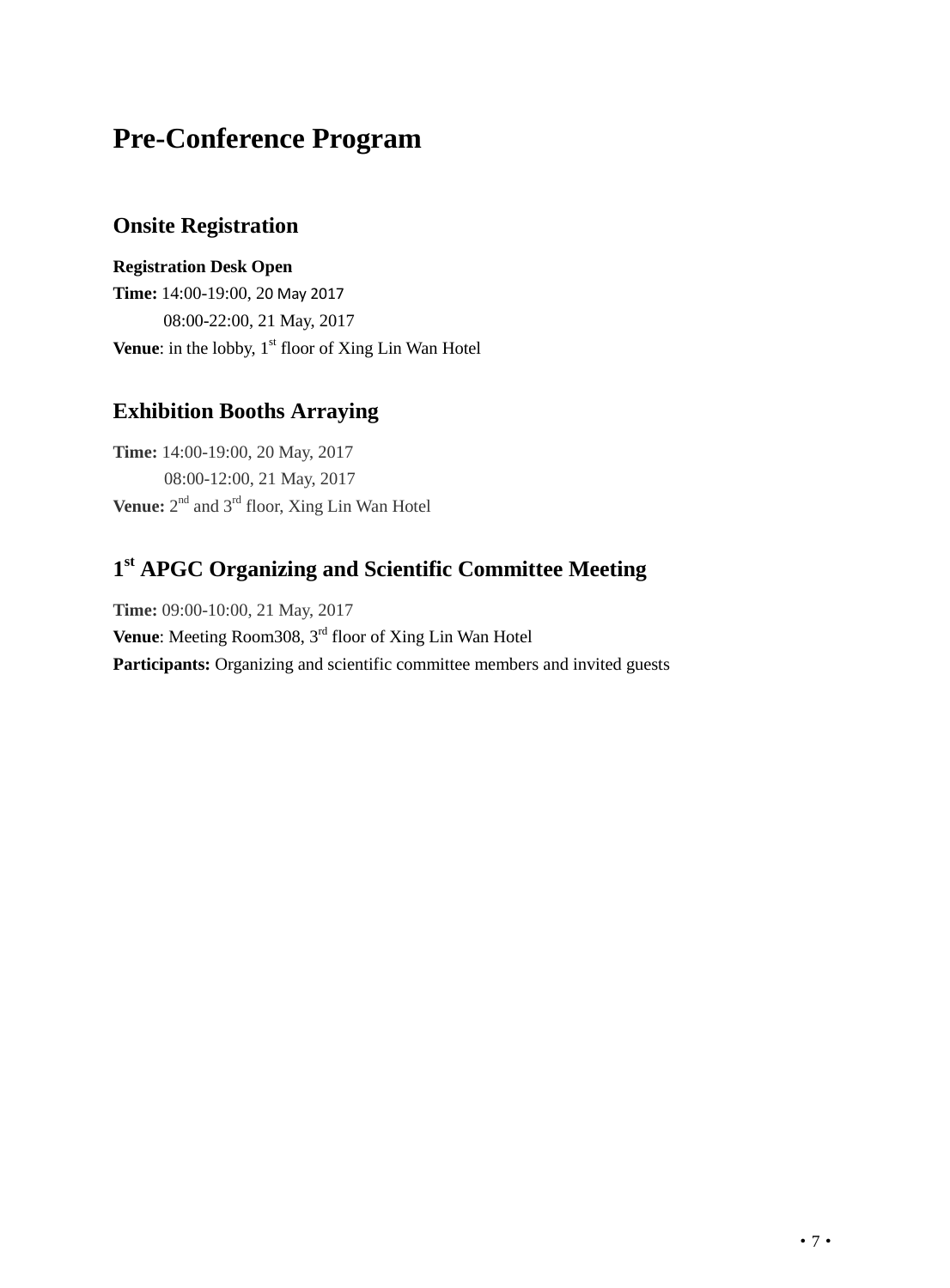# **Technical Program**

### *Sunday Afternoon-21 May , 2017*

# **Opening Ceremony of 1st APGC**

**Time**:15:00-15:40 **Venue**: Meeting Room 312, 3<sup>rd</sup> floor of Xing Lin Wan Hotel **Moderators: Yu Yanxia,** Deputy Secretary General, CCOA; Secretary General, CCOA Sub-association of rice products, China

-Welcome address by CCOA -Welcome address by ICC -Remark by official of China Association for Science and Technology (CAST) -Remark by official of State Administration of Grain (SAG) -Remark by the representative of Jimei University

### **Opening Ceremony of Exhibition**

**Time**:16:00-16:30 **Venue:** 2<sup>nd</sup> floor, Xing Lin Wan Hotel

**Plenary Session Time**: 16:30-18:00 **Venue**: Meeting Room 312, 3<sup>rd</sup> floor, Xing Lin Wan Hotel **Moderators: Hamit Köksel,** President, ICC; Professor, Hacettepe University, Turkey  **Wei Yimin**, Deputy Director, NCCFN; Research Scientist, CAAS, China

- **16:30 Food Security and Modern Agriculture Development** Yin Chengjie, Special Researcher of Counsellors' Office of State Council, former vice Executive Minister of Ministry of Agriculture of China
- **17:00 Main Challenges for a Sustainable Cereal Sector** Joël Abécassis, ICC Past President; INRA, France
- **17:30 The industry of edible vegetable oils in China: Current development and future trends** Wang Ruiyuan, Senior Scientist, CCOA; President, CCOA Sub-association of fats&oils, China

### **Welcome Reception**

**Time**: 19:00-21:00 **Venue**: Lakeview restaurant, 1<sup>st</sup> floor, Xing Lin Wan Hotel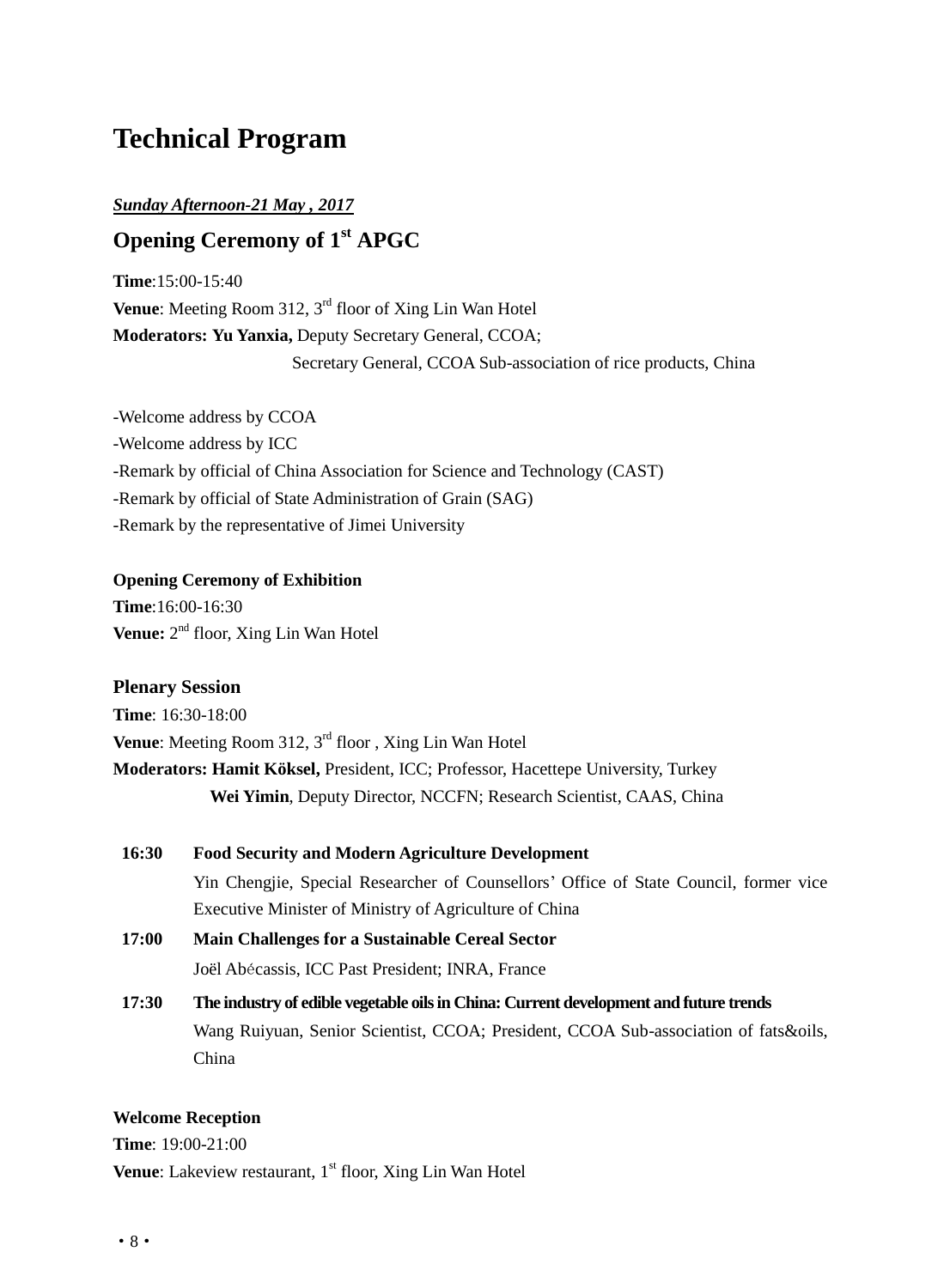## *Monday Morning-22 May, 2017*

*Plenary Session* **Time**: 08:30-11:30 **Venue**: Meeting Room 312, 3<sup>rd</sup> floor of Xing Lin Wan Hotel **Moderators: Michaela Pichler**, Secretary General, ICC, Austria **Bian Ke,** Professor, Henan University of Technology; President,CCOA Sub-association of noodle products, China

# **08:30 Biotechnology with Corn as Substrate** Yue Guojun, Academician, Chinese Academy of Engineering; Chief Scientist, State Development & Investment CORP, China **09:00 New pathways for healthy food innovation**

Jan-Willem Van der Kamp, TNO-HGF, Netherlands

#### **09:30 The Development of Food Industry and Application of Information Technology in China**

Wei Yimin, Deputy Director, NCCFN; Research Scientist, CAAS, China

### **10:00 Coffee Break**

# **10:30 The Meaning of Development of Grain Industry and Whole Grain Foods to the Structural Reforms on the Grains Supply Side**

Yao Huiyuan, Committee Member, Expert Advisory Committee on National Grain Security Policy; President, CCOA Sub-association of foods; Professor, Jiangnan University, China

# **11:00 The Role of Grain Storage in Global Food Security** Qiang (Chong) Zhang, PhD, PEng Professor, Department of Biosystems Engineering University of Manitoba, Canada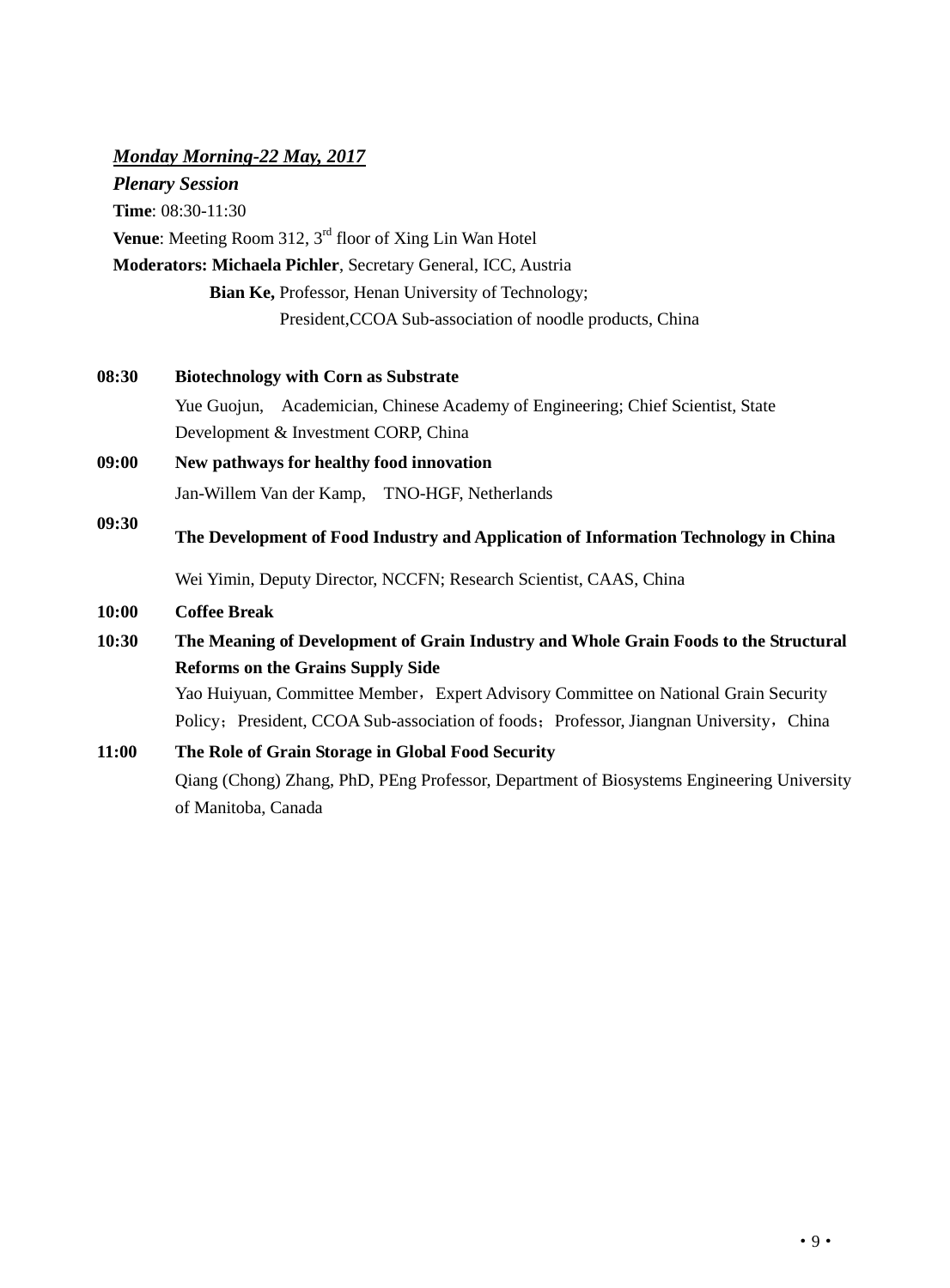## **Parallel Sessions**

# *Monday Morning-22 May, 2017*

**Session 1: Wheat milling and wheat products Time**: 13:30-17:10 **Venue**: Interview Room, 2<sup>nd</sup> floor of Xing Lin Wan Hotel **Moderators: Joël Ab**é**cassis**, Scientist, INRA, France **Fengcheng Wang**, Chair of ICC Governing Committee; Professor, Henan University of Technology, China **Zhang Jianhua**, Research Scientist, Nutrition and Health Research Institute, COFCO Corporation, China  **Gu Zhengbiao**, Professor, Jiangnan University; President, CCOA Sub-association of corn refining, China **13:30 Development of Functional Starch-based Saccharides** Gu Zhengbiao, Professor, School of Food Science and Technology, Jiangnan University, China **13:50 Effect of Cellulase, Xylanase and Α-Amylasecombinations on the Rheological and Breadmaking Properties of Bread Enriched in Wheat Bran** Wengun Liu, Department of Wine, Food and Molecular Biosciences. Faculty of Agriculture and Life Sciences, New Zealand **14:10 Characterization of Canadian Wheat Varieties'HMW& LMW-GS by LC-ESI-HRMS** D.W. Hatcher, Research Scientist, Grain Research Laboratory, Canadian Grain Commission, Canada **14:30 Rapid Determination of Wheat Quality Indices Using Glutopeak** Zhao Renyong, Professor, College of Food Science and Technology, Henan University of Technology, China **14:50 Effects of Genotype and Environment on Grain, Flour, Dough Properties and Gluten Protein Composition of Canada Western Red Spring Wheat** Filiz Koksel, University of Manitoba, Food Science Department, Canada **15:10 Coffee Break 15:30 Effects of Waxy Wheat Flour Blends on Flour Physic-Chemical Properties and Dried Noodle Quality** Liu Rui, Assistant Professor, Institute of Food and Nutrition Development, Ministry of

Agriculture, China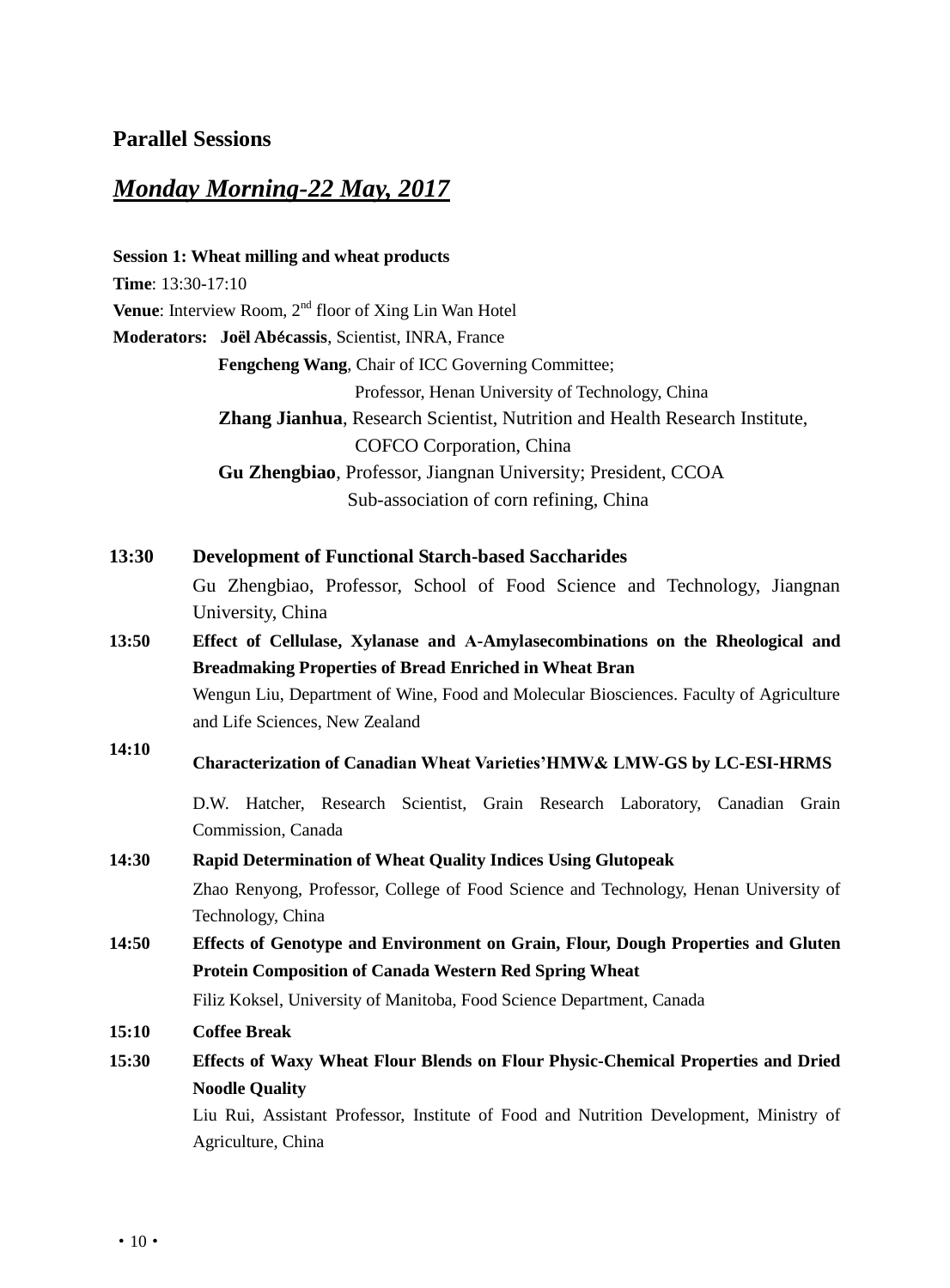| 15:50                                         | <b>Milling, Flour Properties and Applications of Waxy Wheat</b>                                       |  |  |
|-----------------------------------------------|-------------------------------------------------------------------------------------------------------|--|--|
|                                               | Shi Yongcheng, Professor, Department of Grain Science and Industry, Kansas State                      |  |  |
| University; Wuhan Polytechnic University, USA |                                                                                                       |  |  |
| 16:10                                         | <b>High Throughput Dough Quality Evaluation Protocol for Wheat With Limited</b><br><b>Sample Size</b> |  |  |
|                                               |                                                                                                       |  |  |
|                                               | Bin Xiao Fu, Research Scientist, Grain Research Laboratory, Canadian Grain Commission,                |  |  |
| Canada                                        |                                                                                                       |  |  |
| 16:30                                         | <b>Whole Grain Staple Food and Nutrition</b>                                                          |  |  |
|                                               | Qu Lingbo, President, Luoyang Institute Of Science And Technology, China                              |  |  |
| 16:50                                         | Establishment and application of ASAG Grain/Oil Nutrition and Health                                  |  |  |
|                                               | <b>Database</b>                                                                                       |  |  |

Li Aike, Research Scientist, Academy of State Administration of Grain, China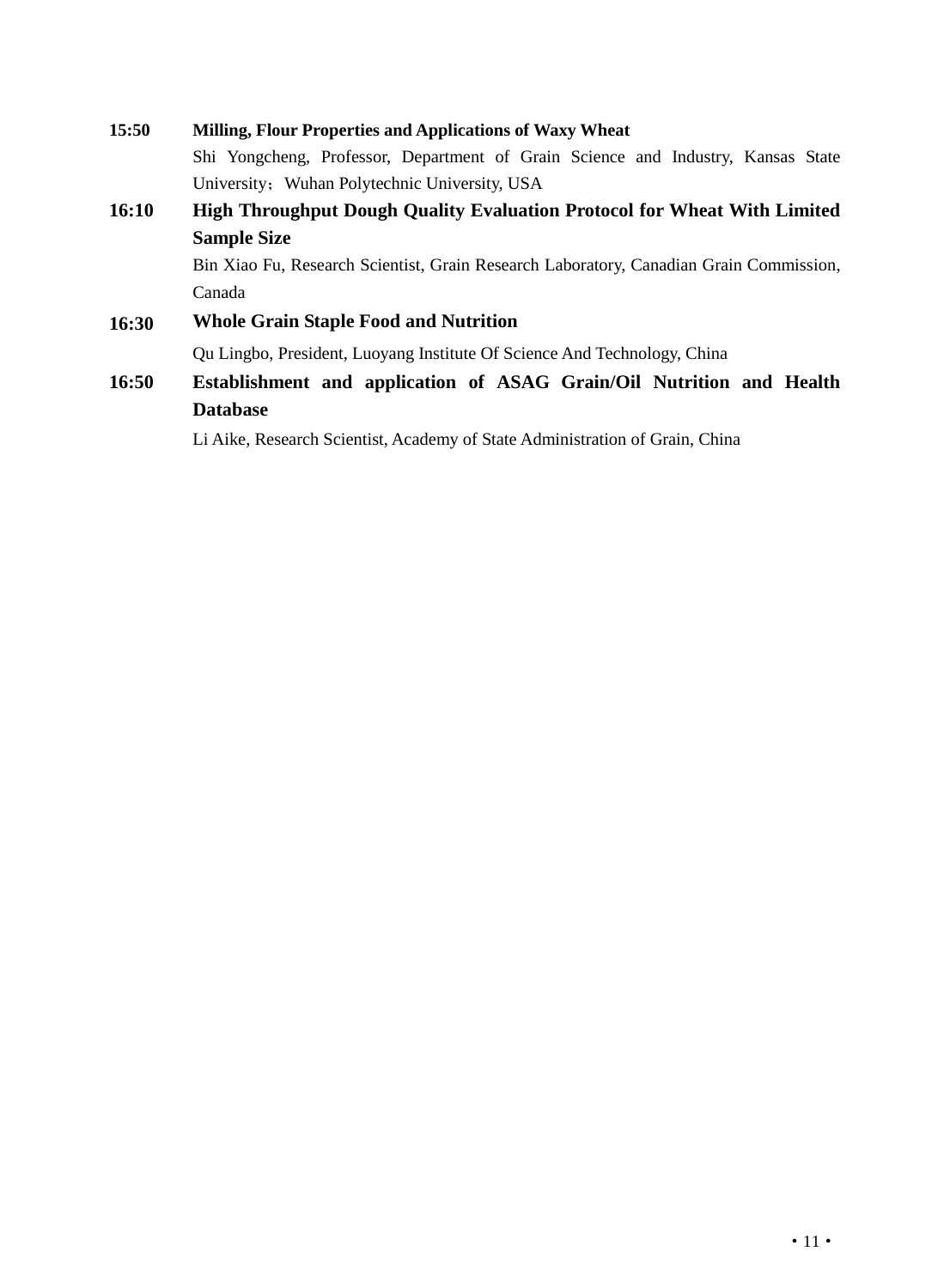|       | <b>Session 2: Healthy Grains (I)</b>                                                          |
|-------|-----------------------------------------------------------------------------------------------|
|       | (4th International Symposium on Whole Grains and Health)                                      |
|       | Time: 13:30-16:50                                                                             |
|       | Venue: Meeting Room 207, 2 <sup>nd</sup> floor of Xing Lin Wan Hotel                          |
|       | Moderators: Jan-Willem Van der Kamp, TNO-HGF, Netherlands                                     |
|       | Zhou Huiming, Professor, Jiangnan University, China                                           |
|       | Wang Xiaoxi, Professor, Henan University of Technology, China                                 |
| 13:30 | Grains For The Future: How Grain Science And Technology Can Be Harnessed For The              |
|       | <b>Health Of Our Nations</b>                                                                  |
|       | Charles Brennan, Professor, Lincoln University; South China University of Technology,         |
|       | New Zealand                                                                                   |
| 13:50 | <b>Status and Development of Whole Grain Health Food in China</b>                             |
|       | He Junguo, Inner Mongolia Yangufang Ecological Agriculture Development (group) Co., LTD,      |
|       | China                                                                                         |
| 14:10 | Ultra-Fine Grinding and Bacteria-Reducing of Grain Based on the High-Pressure                 |
|       | <b>Microchannel Fludizer</b>                                                                  |
|       | Li Juan, Jiangnan University, China                                                           |
| 14:30 | Research and Development of Whole Grain Nutrition Processing and Intelligent<br>Comprehensive |
|       | Chen Zhicheng, Professor, College of Food Science and Technology, Henan University of         |
|       | Technology, China                                                                             |
| 14:50 | The Role of Phytate in the Antioxidant Effect of Cereal Beta-Glucans                          |
|       | Yu-Jie Wang, Department of Food and Environmental Sciences, University of Helsinki, Finland   |
| 15:10 | <b>Coffee Break</b>                                                                           |
| 15:30 | <b>Application of Honey Powder in Cooked Wheatend Food</b>                                    |
|       | Chen Yan, chief engineer, Xiamen HaiJia Flour Co. Ltd., China                                 |
| 15:50 | Research on the Quality Properties and Volatile Compounds of Whole Wheat Flour                |
|       | Ren Guobao, COFCO Nutrition & Health Research Institute, China                                |
| 16:10 | Run to Artificial Intelligence (AI) sorting era--the "Black Technology" for agricultural      |
|       | products processing.                                                                          |
|       | Lin Maoxian, General Manager, Hefei Meyer Optoelectronic Technology Inc., China               |
| 16:30 | <b>SIRT1 in POMC Neurons Promotes Insulin Sensitivity by Potentiating Their</b>               |
|       | <b>Glucose sensing</b>                                                                        |
|       | Xinfu Guan, Professor, Baylor College of Medicine, USA                                        |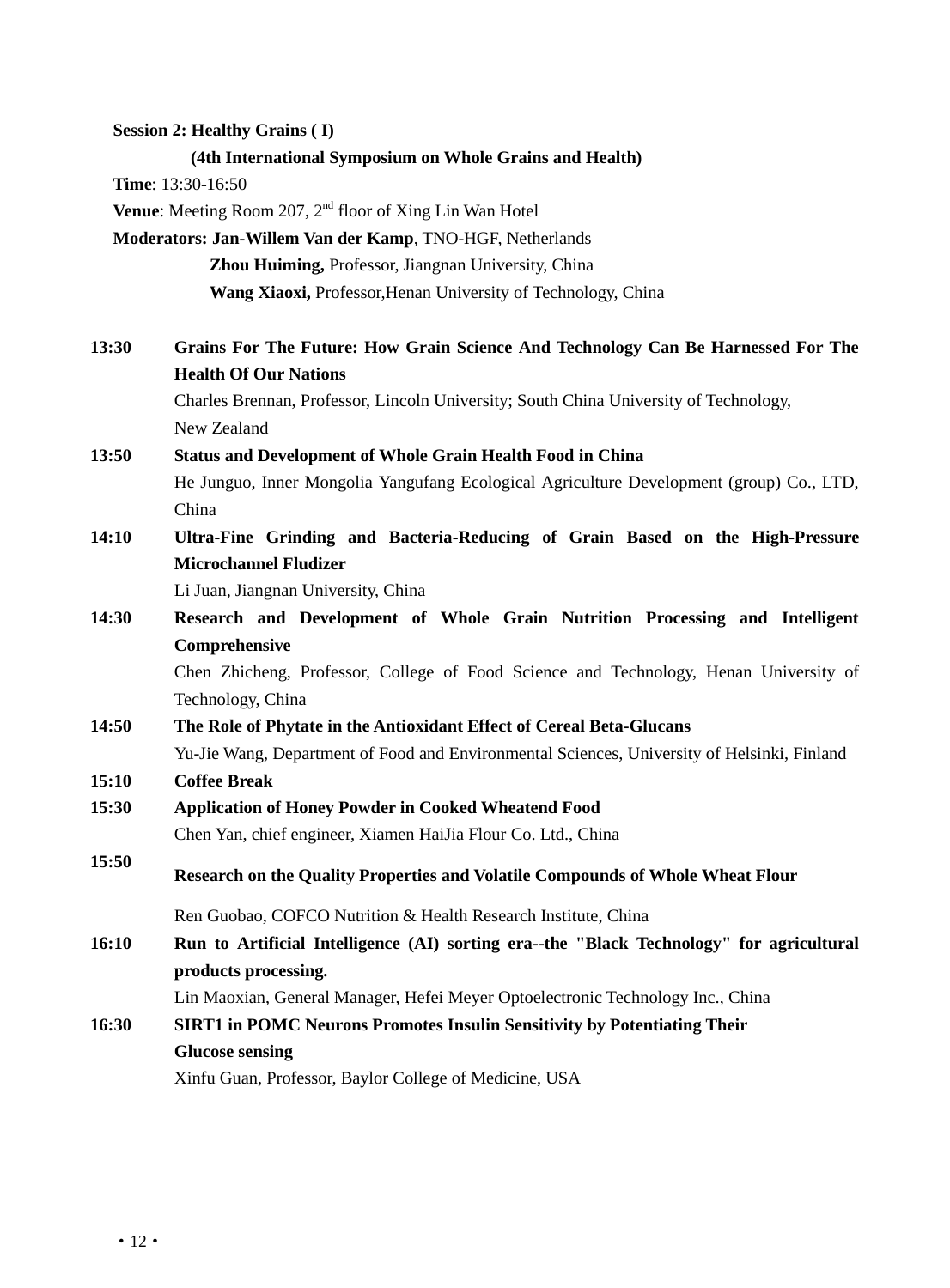#### **Session 3: Fats & Oils Science and Technology (I)**

**Time**: 13:30-17:10

**Venue**: Meeting Room 208, 2<sup>nd</sup> floor of Xing Lin Wan Hotel

**Moderators: Xu Xuebing**, Professor, Wilmar Global R&D Center, Denmark **Gu Keren**, Henan University of Technology, China

**13:30 The Development Status and Trends of Specialty Fats and Oils in China** Wang Xingguo, Professor, School of Food Science and Technology, Jiangnan University, China **13:50 Oil Quality Considerations in Deep Fat Frying**

Rong Xuan Cai, The Schwan Food Company,USA

- **14:10 Quality and SafetyControl of the Processing of Vegetable Oilseed and Edible Oil** Liu Yulan, Professor, College of Food Science and Technology, Henan University of Technology, China
- **14:30 A Method To Reduce The Content Of Glycidyl Esters In Edible Oil By Adsorbent Materias**

Liu Guoqin, Professor, School of Food Science and Engineering, South China University of Technology, China

**14:50 Production And Chemical Characterizationof Premium Quality Extra Virgin Olive Oil Extracted From Some Localvarieties In Turkey**

Dile Sivri Ozay, Hacettepe University, Turkey

- **15:10 Coffee Break**
- **15:30 Risk and Control of Food Safety in Grain and Oils**

Jiang Yuanrong, Research Scientist, Wilmar global R&D Center, China

**15:50 Comparative Analysis of Physiochemical Property and Nutritional Components of Walnut Oils From Different Areas**

Qiao Xue, College of Food Science and Engineering, Wuhan Polytechnic University, China

- **16:10 Production Practices and Application Research of Phytosterol** Shi Xuanming, Research Scientist, Xi'an COFCO Engineering Research&Design Institute Co., Ltd., China
- **16:30 Quantitative High-Resolution 1h And 31p Nuclear Magnetic Resonance Spectroscopy-Applications To Triacylglycerols And Phospholipids** Wang Xiangyu, R&D specialist, Nutrition & Health Research Institute, COFCO Corporation, China
- **16:50 Characteristics of Chinese Mango Kernel Fats and the Typically Fractionated Fractions**

Jin Jun, Jiangnan University, China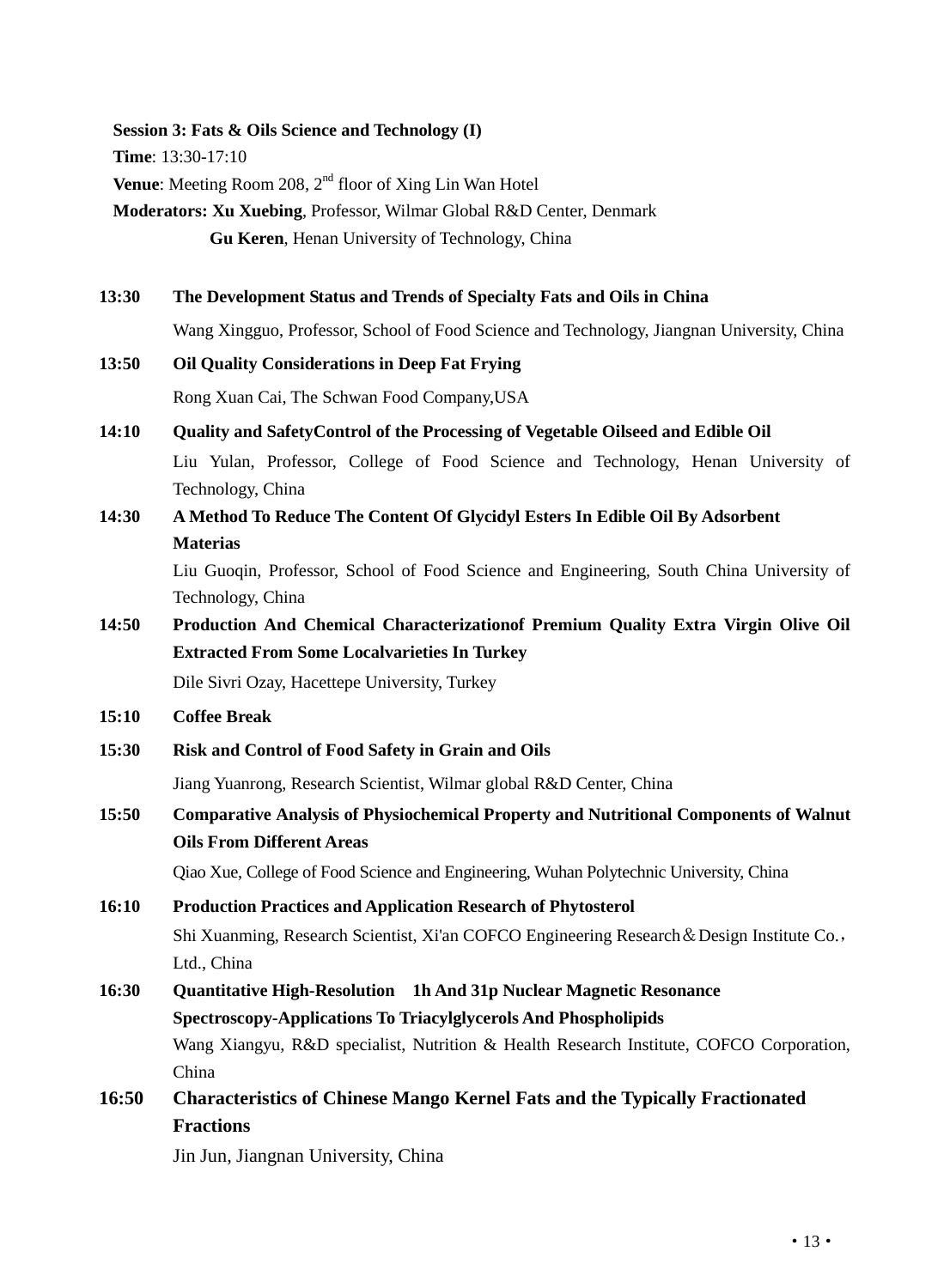**Session 4: Green Technologies for Grain storage (I) Time**: 13:30-17:10 **Venue**: Meeting Room 205, 2<sup>nd</sup> floor of Xing Lin Wan Hotel **Moderators: Qiang(Chong) Zhang,** Department of Biosystems Engineering University of Manitoba, Canada **Song Wei**, Nanjing University of Finance and Economics, China

# **13:30 Research on Grain Storage Ecosystem Based on the Multi-Fields Coupling Theory** Wu Zidan, Professor, Jilin University, China

#### **13:55 Biology and Management of Stored-Product Psocids**

James Throne, Professor,USDA-ARS, USA

#### **14:20 Application and Result Evaluation on Online Monitoring of Stored Grain Insect Pests**

Wang Dianxuan, Professor, Henan University of Technology, China

#### **14:45 Current Status of Australian Post-harvest Grain Storage and Research**

Ren Yonglin, Professor, Murdoch University, Australia

#### **15:10 Coffee Break**

**15:30 The Present Situation And Development Of Stored-Grain Pest Species And Monitoring And Prediction Technology Of Stored-Grain Pest Condition In China**

Guo Daolin, Researcher, Sinograin Chengdu Grain Storage Research Institute, China

**15:55 Innovative Strategies for Mitigating Contaminations of Mycotoxins in Grains:Biological Detoxifications of Deoxynivalenol**

Zhou Ting, Professor, Guelph University, Canada

#### **16:20 Quality Control of Postharvest Grain on Storage and Transportation Chain**

Cao Yang, Professor, Academy of State Adminstration of Grain, China

**16:45 The Moisture Migration of Heat and Humidity Grain Bulk and Granary Aeration Management**

Wu Wenfu, Professor, Jilin University, China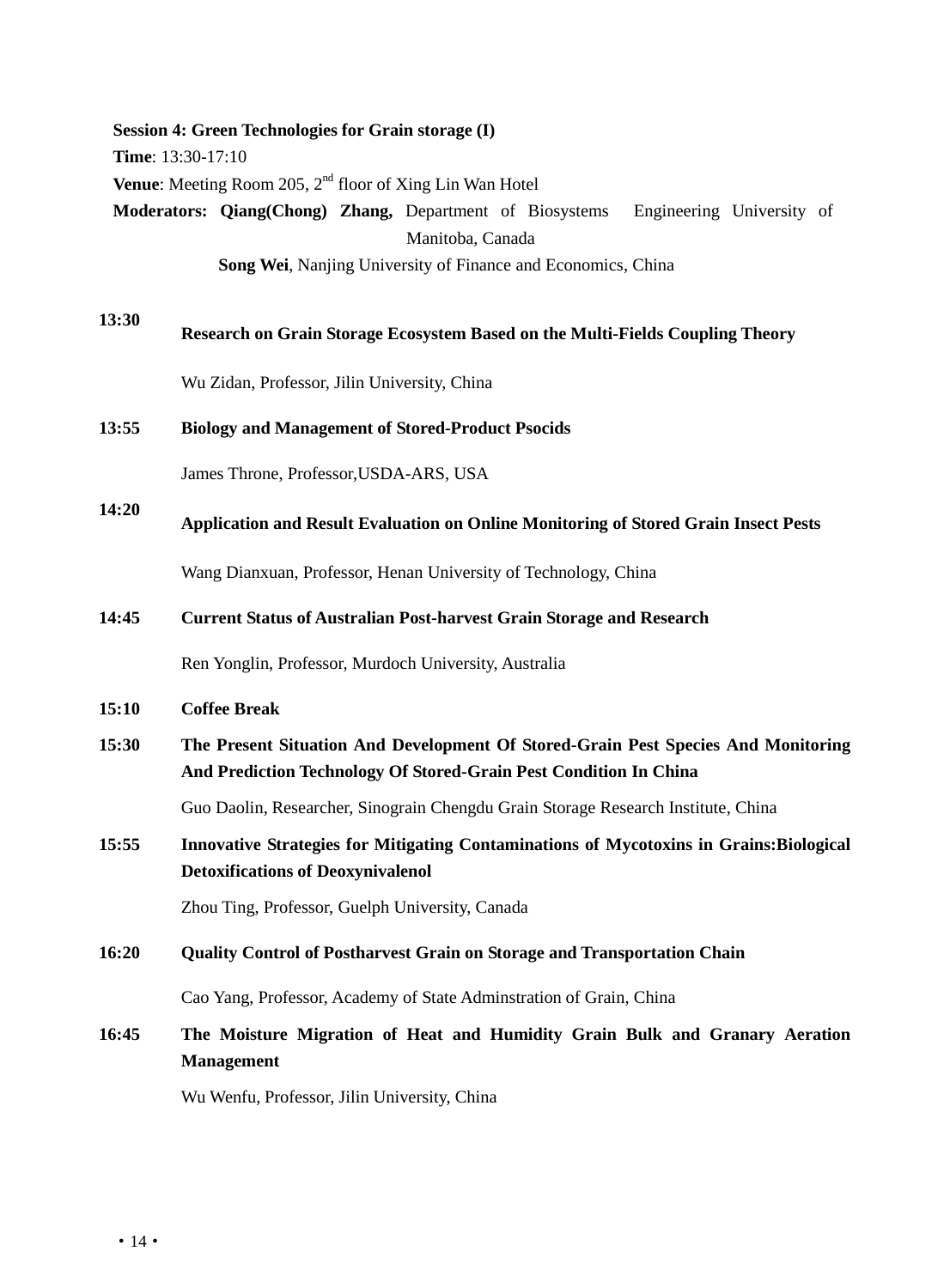**Session 5: Rice milling and rice products**

**Time**: 13:30-16:50

Venue: Meeting Room 315, 3<sup>rd</sup> floor of Xing Lin Wan Hotel

**Moderators: Nese Sreenivasulu**, Professor, IRRI, the Philippines

An Hongzhou, Professor, School of Food Science and Technology, Henan University of Technology, China

- **13:30 Systems Genetics of Starch Struture in Rice Grain** Nese Sreenivasulu, Professor, IRRI, the Philippines
- **13:50 Utilization of Rice Byproducts** Zhao Siming, Professor, Huazhong Agricultural University, China
- **14:10 Effect of Raw Material Pretreatment on Improving Efficiency of Soaking in Semidry Flour Milling of Rice** Zhou Sumei, Professor, Institute of Agro-Products Processing Science and Technology,

Chinese Academy of Agricultural Sciences, China

**14:30 Study on Bioactive Compounds in Germinated Brown Rice Cakes Produced by Pressure Drop Method**

Umran Uygun, Hacettepe University, Turkey

- **14:50 Study on the Active Components of Rice by-products and Its Efficacy** Lin Qinlu, Professor, Central South University of Forestry and Technology, China
- **15:10 Coffee Break**
- **15:30 The Production & Processing Technology on Good Eating Taste of Rice** Liu Houqing, Comprehensive Planning Manager, SATAKE Manufacture (Suzhou) Co. Ltd, China
- **15:50 Fermentation-Assisted Cadmium Removal from Rice**

Lin Lizhong, Chief Engineer, Jinjian Cereals Industry Co., Ltd., China

**16:10 Effect of Col Eextrusion with CO<sup>2</sup> Gaz Injection on Characteristics of Extruded Rice with Vegetable**

> Gi Huyng Ryu, Professor, Department of Food Science and Technology, Kongju National University, Korea

**16:30 Thoughts on the Current and Potential Uses of Stored Rice in Southern China**

> Yi Cuiping, Professor, School of Chemistry and Biological Engineering, Changsha University of Science and Technology, China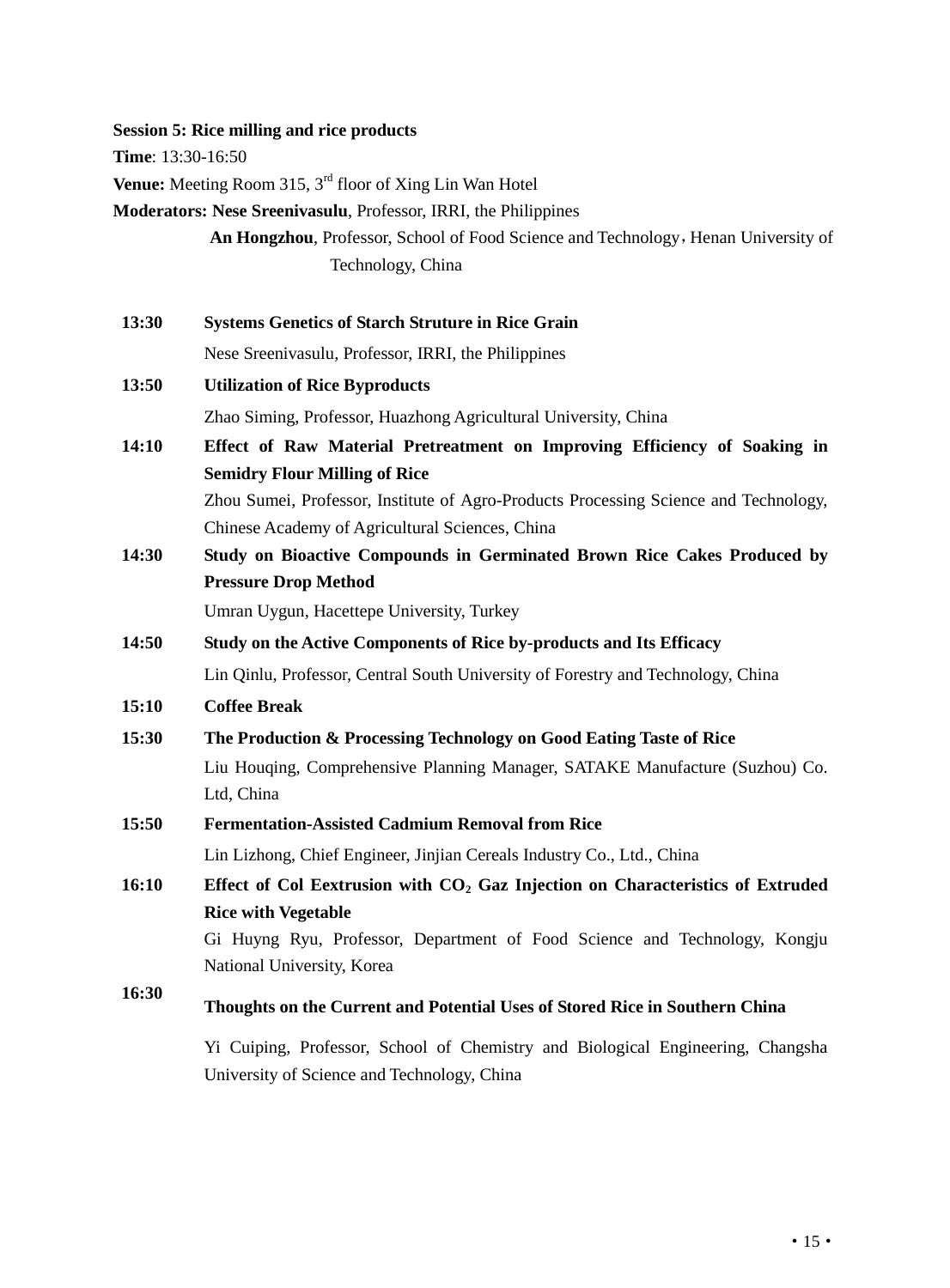#### **Session 6: Eastern traditional foods**

**Time**: 13:30-16:50

**Venue**: Press conference room, 3<sup>rd</sup> floor of Xing Lin Wan Hotel

**Moderators: Gary Hou,** Technical Director, Wheat Marketing Center, USA  **Bian Ke**, Henan University of Technology, China

**13:30 The Role of selected Enzymes in No time Dough Baking with Australian Wheat**

Larisa Cato, Australian Export Grains Innovation Centre (AEGIC), Australia

- **13:50 Research & Development of Chinese Tradition Cereal Food Under Room Temperature Storage** Hu Xinzhong, Professor, College of Food Engineering and Nutritional Science, Shaanxi Normal University, China
- **14:10 in vitro Digestibility of Various Rice and Wheat Products**

Tan Bin, Research Scientist, Academy of State Administration of Grain, China

**14:30 Consumption of Noodles Containing Tartary buckwheat Flour Improves Postprandial Capillary Glucose,Visceral Fat and Insulin Sensitivity in Patients with Type 2 Diabetes Mellitus**

Xu Bin, Professor, School of Food and Biological Engineering, Jiangsu University, China

#### **14:50 Effect of the Rice Function Propertyies on the Qualities of Batter Flour**

An Hongzhou, Professor, School of Food Science and Technology, Henan University of Technology, China

- **15:10 Coffee Break**
- **15:30 Study of Rice Processing and the Flavor of Cooked Rice**

Zhang Min, Professor, Beijing Advanced Innovation Center for Food Nutrition and Human Health, Beijing Technology and Business University, China

### **15:50 Effects of Different Sprouting States on Wheat Flour and Steamed Bread Quality**

Chang Liu, Academy of State Administration of Grain, China

**16:10 Effects of Wheat Kernel Traits on the Texture Properties of Lanzhou Hand-extended Noodle**

Zhang Yingquan, Chinese Academy of Agricultural Sciences, China

#### **16:30 The Impact of L-Ascorbic Acid on the Qualities of Buckwheat Noodles**

Wei Xiaoming, COFCO Nutrition and Health Research Institute, China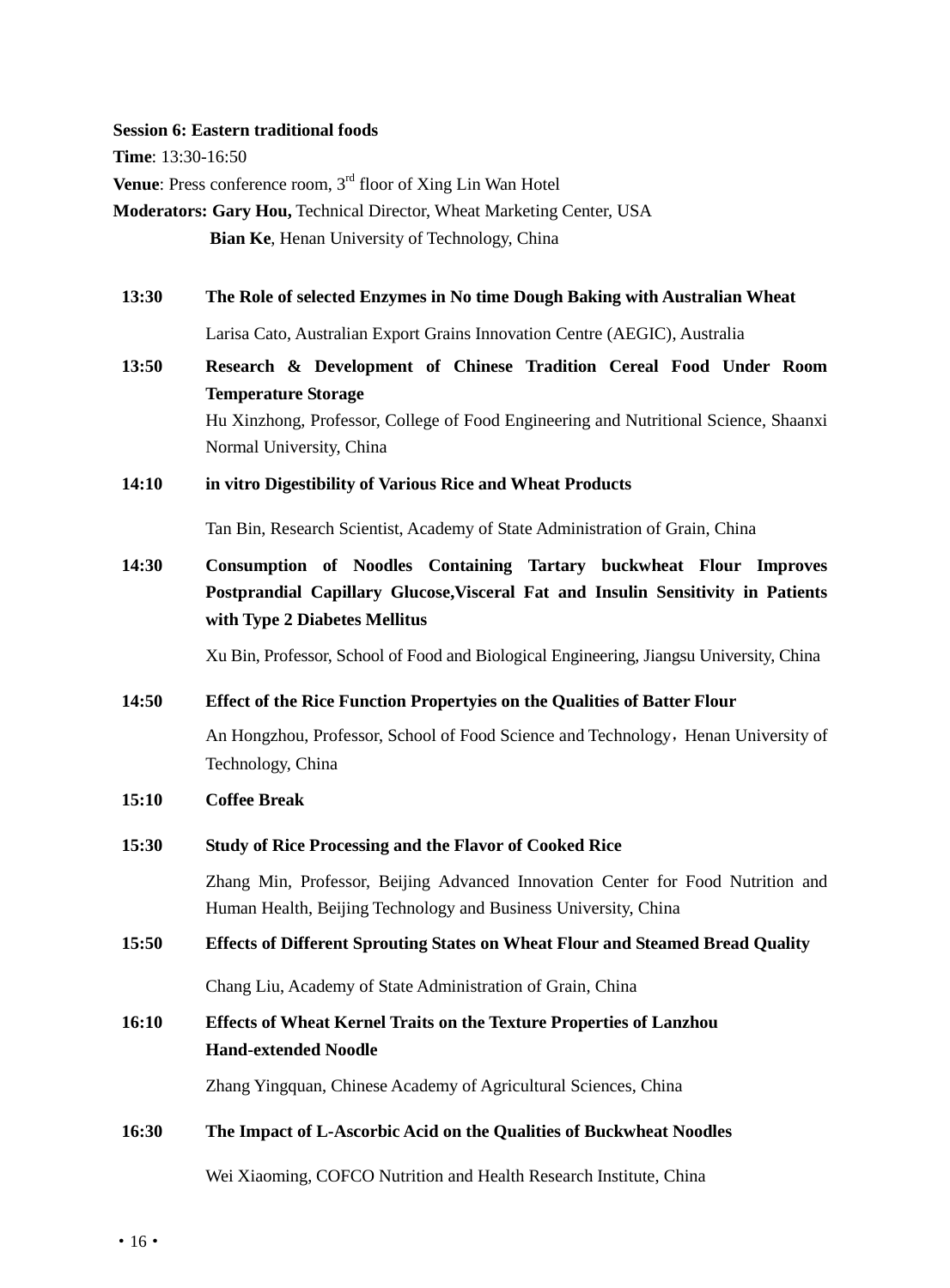**Session 7: Research and Development of Potato and Sweet Potato Foods**

**Time**: 13:10-17:30

**Venue**: Meeting Room 308, 3<sup>rd</sup> floor of Xing Lin Wan Hotel

**Moderators: Dr. Jaspreet Singh**, Senior Research Officer, Massey University, New Zealand **Dr. Mu Taihua**, Researcher, Chinese Academy of Agricultural Sciences , China

**13:10 Research and Development Progress of the Key Technology and Equipment of Sweet Potato and Potato Staple Food Processing in China**

Mu Taihua, Researcher,Chinese Academy of Agricultural Sciences, China

**13:40 Maltose Generation In Sweet Potatoes: Its Relation To Eating Quality And Other Valuable Functions In Their Steamed Storage Roots From Recent Japanese Sweet Potato Cultivars**

> Yoshiyuki Nakamura, Principal researcher, Institute of CropScience, National Agricultural Research Organization,, Japan

**14:10 The Development Of Potato Processing Technologyand The Future Trend Analysis**

Yang Yanchen, Researcher, Chinese Academy of Agricultural Mechanization Sciences, China

#### **14:40 Bioconversion Technology Of Sweetpotato**

Zhao Hai, Deputy director, Biomass Energy Committee, China Renewable Energy Society, China

#### **15:10 Coffee Break**

**15:30 Potato Processing in New Zealand: Current Status and Development Trends**

Jaspreet Singh, Senior Research Officer , Massey University, New Zealand

#### **16:00 Advances in Potato Nutrition and Protein Recovery Technology**

Liu Gang, Vice Director, R&D Center of Eco-material and Eco-chemistry of Lanzhou Institute of Chemical Physics of the Chinese Academy of Sciences, China

#### **16:30 The Coordination Reduction Of Acrylamide Formation In Fried Potato Chips**

He Jinsong, Dean, College of Food Science and Technology, Yunnan Agricultural University, China

**17:00 Create the First Brand of Sweet Potato Industry Based on the Innovation of Whole Industry Chain -- Introduction of Sweet Potato Industry Development of Henan Tianyu Sweet Potato Industry co., ltd**

Zhao Tianxue, Chairman, Henan TianYu Sweet Potato Industry Co., LTD, China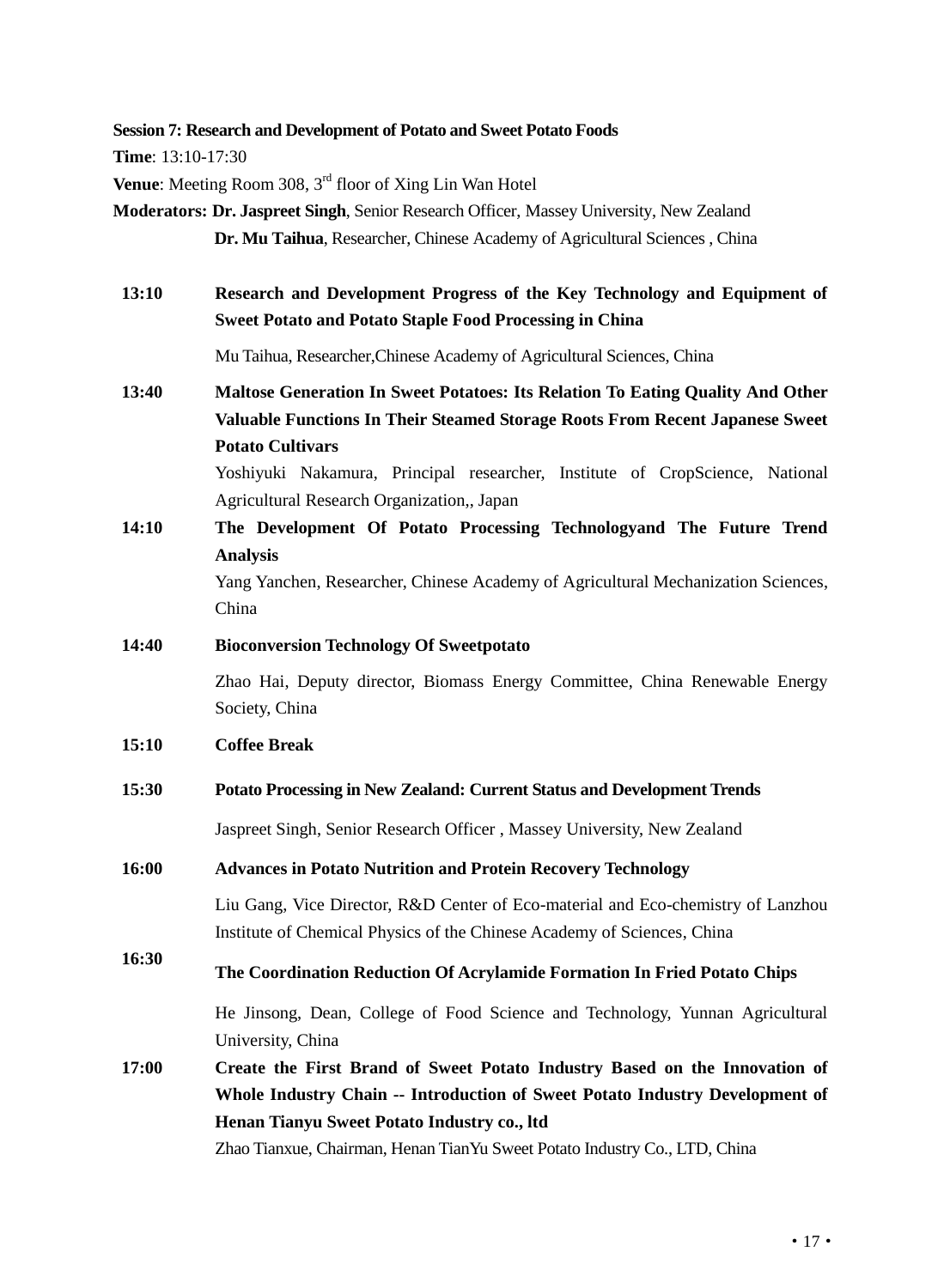**Session 14: Whole Industry chain and food nutrition & health Time**: 13:00-16:50 **Venue**: Meeting Room 307, 3<sup>rd</sup> floor of Xing Lin Wan Hotel **Moderators: Xingen Lei**, Professor, Cornell University, USA **Niu Xinghe**, Chief engineer, Nutrition and Health Research Institute, COFCO Corporation, China **13:00 What Should We Expect From the Food Supply** Patrick J Stover,Member of the National Academy of Sciences, President , American Society For Nutrition **13:20 Do We Need to Biofortify Sraples with Iron and Selenium** Xingen Lei, Professor, Cornell University, USA **13:40 Effects of Soy Supplement on Abdominal Obesity Prevention and Management Among Menopausal Women** Meizi He, Professor, University of Texas – San Antonio, USA **14:00 Soybeans for Prevention of Breast Cancer: Epidemiological Association and Experimental Evidence** Jin-Rong Zhou, Professor, Harvard Medical School, USA **14:20 Integrating Epigenetic Biomarkers and Metabolic Pathways for Nutritional Assessment of Optimal Health** Hong Chen, University of Illinois-Urbana Champaign, USA **14:40 Latest Advancement in Technology Innovation of Fine Grinding Hammer Mill** Wang Weiguo, Professor, Bio-engineering college, Henan University of Technology, China **15:00 Coffee Break 15:30 Influence of Ozone Treatment on The Property and Digestibility of Waxy Rice** Ding Wenping, Professor, Wuhan Polytechnic University, China **15:50 Recessive Hunger and Crop Biofortified Food Products** Dong Zhizhong, COFCO Nutrition &Health Research Institute, China **16:10 Pulse Ingredients in Novel Food Applications** Mehmet C. Tulbek, Ph.D., A.Ag.Director, Research & Development, AGT Foods R&D Centre, Canada **16:30 Insect Technology Solutions** Lilian Forbach,Head of Innovation Lab, Bühler China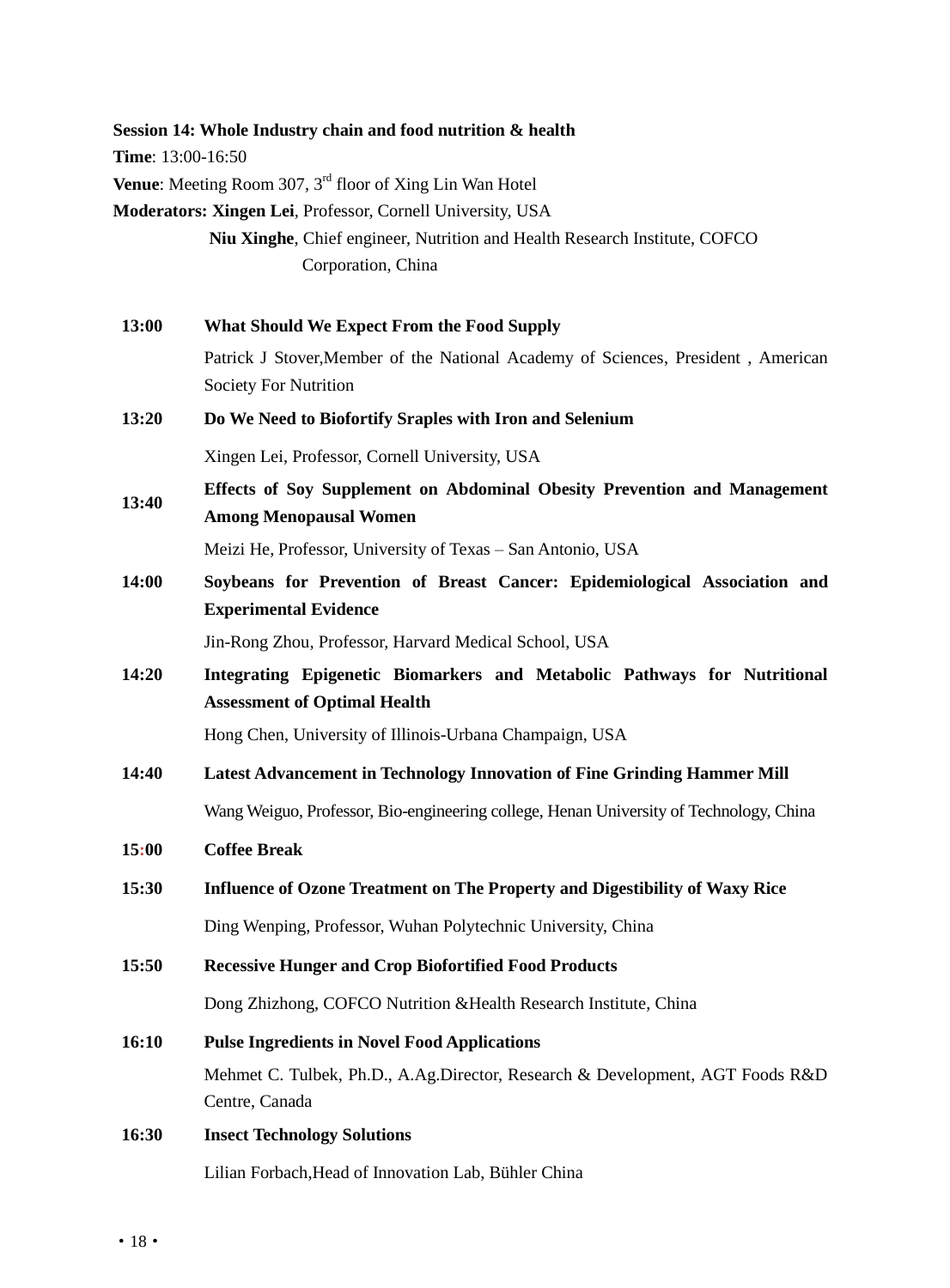### *Tuesday Morning-23 May, 2017*

#### **Session 8: Food quality and safety**

**Time**: 08:30-11:50 **Venue**: Interview room, 2<sup>nd</sup> floor of Xing Lin Wan Hotel **Moderators: Roland Poms**, Secretary General, MoniQA Association, Austria  **Liu Guangming**, Professor, Jimei University, China

- **08:30 Food Authenticity and Food Fraud Prevention: Authenticity and Traceability Testing by Compound Specific Stable Isotope Analysis** Roland Poms, Sercreaty General, MoniQA Association, Austria
- **08:50 Method for Quantitative Detection of Oat Flour Content Based on Correlation of Fatty Acid Composition and Content**

Zhang Hui, Professor, School of Food Science and Technology, Jiangnan University, China

- **09:10 Add Absolute Colors For Grain Quality Standards** Ron Hadar, Ag-Tech Committee of the California Israel Chamber of Commerce, IsraeL
- **09:30 Rapid Detection of Harmful Chemical Residues in Foods** Huang Zhiyong, College of Food and Biological Engineering, Jimei University, China
- **09:50 Coffee Break**
- **10:10 The Research of Reducing Microorganisms of Wheat Bran by Different Ozone Treatment**

Liu Chong, Professor, Henan University of Technology, China

**10:30 Multiplex and Automatic Elisa Systems for the Quantitative Detection of Mycotoxins in Cereals**

M. Poleologo, CEO, Tecna®, Italy

**10:50 On-Site Detection of Heavy Metals, Mycotoxins and Pesticide Residues in Food and Construction of Risk Monitoring Network**

Zhang Yanming, Huaan Magnech Bio-Tech Co.,LTD, China

**11:10 Mycotoxin Reduction in Wheat**

Fritschi Philipp, Head, Grain Milling Technology, Buhler GroupAsia, Switzerland

**11:30 MyToolBox – Safe Food and Feed through an Integrated ToolBox for Mycotoxin Management**

Michaela Pichler, Secretary General, ICC, Austria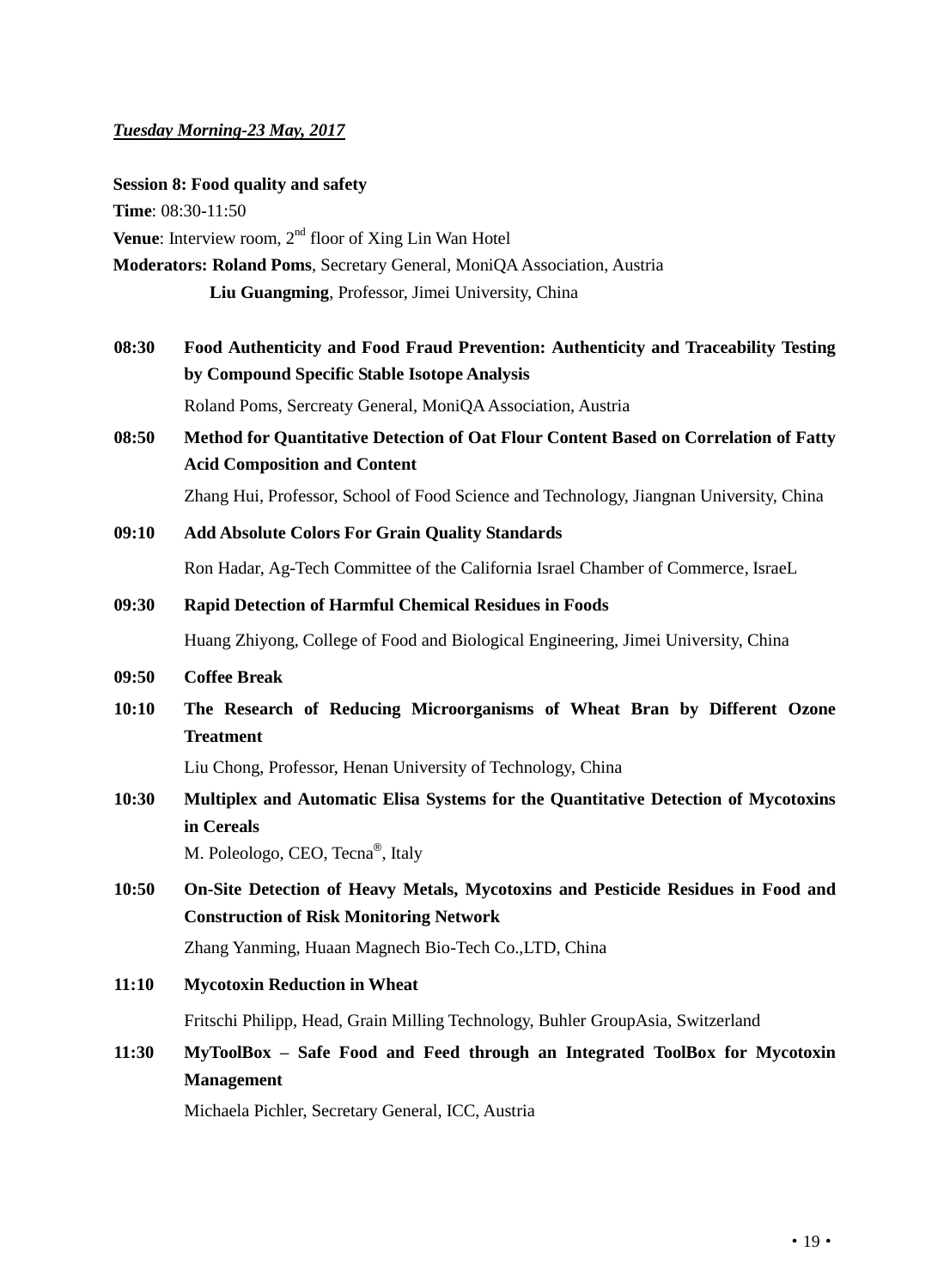**Session 9: Healthy grains (II) (4th International Symposium on Whole Grains and Health) Time**: 08:30-11:50 **Venue**: Meeting Room 207, 2<sup>nd</sup> floor of Xing Lin Wan Hotel **Moderators: Hamit Köksel,** ICC President 2017-2018, Turkey  **Xiao Zhigang**, Professor, Shenyang Normal University, China **Liu Ying,** Professor, Wuhan Polytechnic University, China **08:30 Lowering Water Activity to Prolong the Shelf-Life of Semi-Dried Buckwheat Noodles** Zhou Huiming, Professor, School of Food Science and Technology, Jiangnan University, China **08:50 Healthgrain Definition of Whole Grain: Towards A Globally Endorsed Definition** Jan-Willem Van der Kamp, TNO-HGF, Netherlands **09:10 Preparation and Characterization of Nanofiber loaded with Hordein**  Guan Xiao, School of Medical instrument and Food Engineering, University of Shanghai for Science and Technology, China **09:30 Insights Into Digestion Property of Oat Starch by Internal and External Factors** Xingxun Liu, Institute of Food Science and Technology (IFST), China **09:50 Study on Application of Wet Ultrafine Technology in Whole Grain Food Production** Zhang Yuzhong, Jiangnan University, China **10:10 Coffee Break 10:30 Pulse Proteins Digestibility And Allergenicity: Influence Of Thermal Processing And Food Matrix Formulation** Lamia L'Hocine, Saint-Hyacinthe Research and Development Centre, Agriculture and Agri-Food Canada, Canada **10:50 Relationship Between The Bitter Taste In Oats And Oat Phenolics** Jin Wenyuan, College of Food Engineering and Nutrition Science, Shaanxi Normal University, China **11:10 Extraction and in vitro Yellow Pigmentfrom Millet** Xu Qian, College of Food Science and Engineering, Jilin Agricultural University, China **11:30 Effects of Different Light De-branning Degrees on the Qualities of Whole Wheat Flour and Steamed Bread** Zhao Jikai, Henan University of Technology, China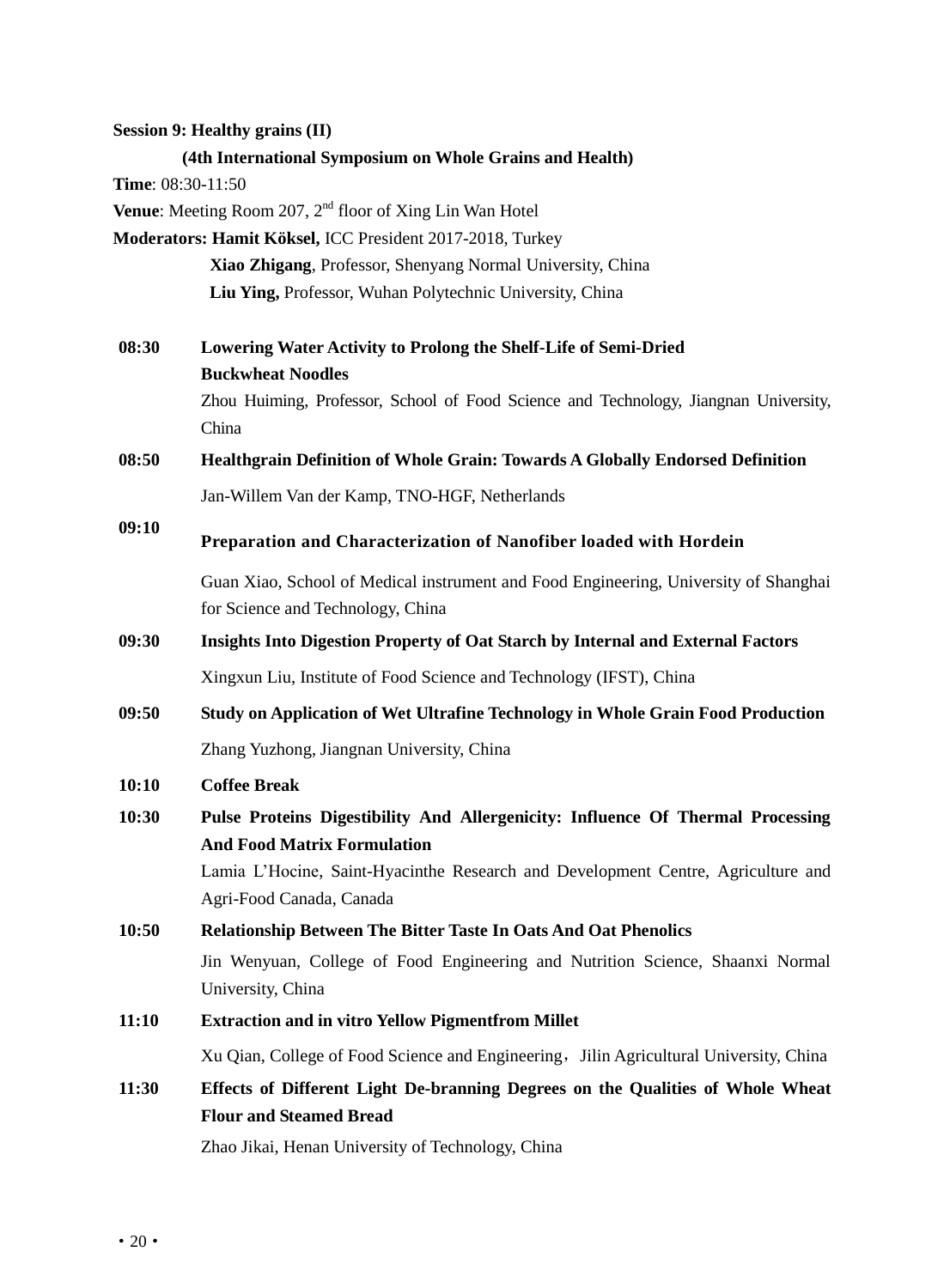**Session 10: Fats& Oils Science and Technology (II)**

**Time**: 08:10-11:30

**Venue**: Meeting Room 208, 2<sup>nd</sup> floor of Xing Lin Wan Hotel

**Moderators: He Dongping**, Professor, Wuhan Polytechnic University, China  **Tian Shaojun**, Professor, Henan University of Technology, China

### **08:10 Quality Control of Frying Oils Based on New National Standard**

Jin Qingzhe, Professor, School of Food Science and technology, Jiangnan University, China

**08:30 Synthesis of Nanoparticles For Rapidly Detecting And Determining Pesticide Residues and Aflatoxin Contamination In Vegetable Oils** Hongshun Yang, Food Science and Technology Programme, c/o Department of Chemistry, National University of Singapore, Singapore

### **08:50 Study of Seperation**、**Identification and Oil Production of A Candida Parapsilosis Strain**

Xie Xinlei, College of Food Science and Engineering, Wuhan Polytechnic University, China

**09:10 RBO Development in China**

Wang Yong, Wilmar global R&D Center, China

#### **09:30 Vegetable Oils As Alternative Solvents for the Green Extraction of Natural Products**

Li Ying, Department of Food Science and Engineering, College of Science and Engineering, Jinan University, China

### **09:50 Coffee Break**

#### **10:10 Latest Research and Development in Palm Oil:Overcoming Challenges through Innovations**

Yoong Jun Hao, Malaysian Palm Oil Board, Malaysia

**10:30 Research on the Influence Factors of Chloropropanol Fatty Acid Ester'S Formation in Oil Processing**

Wang Fengyan, Manager, COFCO Nutrition &Health Research Institute, China

## **10:50 Relationship between Polar Componentsand Other Two Risk ComponentsofThree Kinds of Edible Oils during Frying**

An Kejing, College of Food Science and Technology, Henan University of Technology, China

#### **11:10 Advance in Research and Application of Hainan Camellia Oil**

Tan Yunshou, Hainan Hou Biotechnology Co., Ltd, China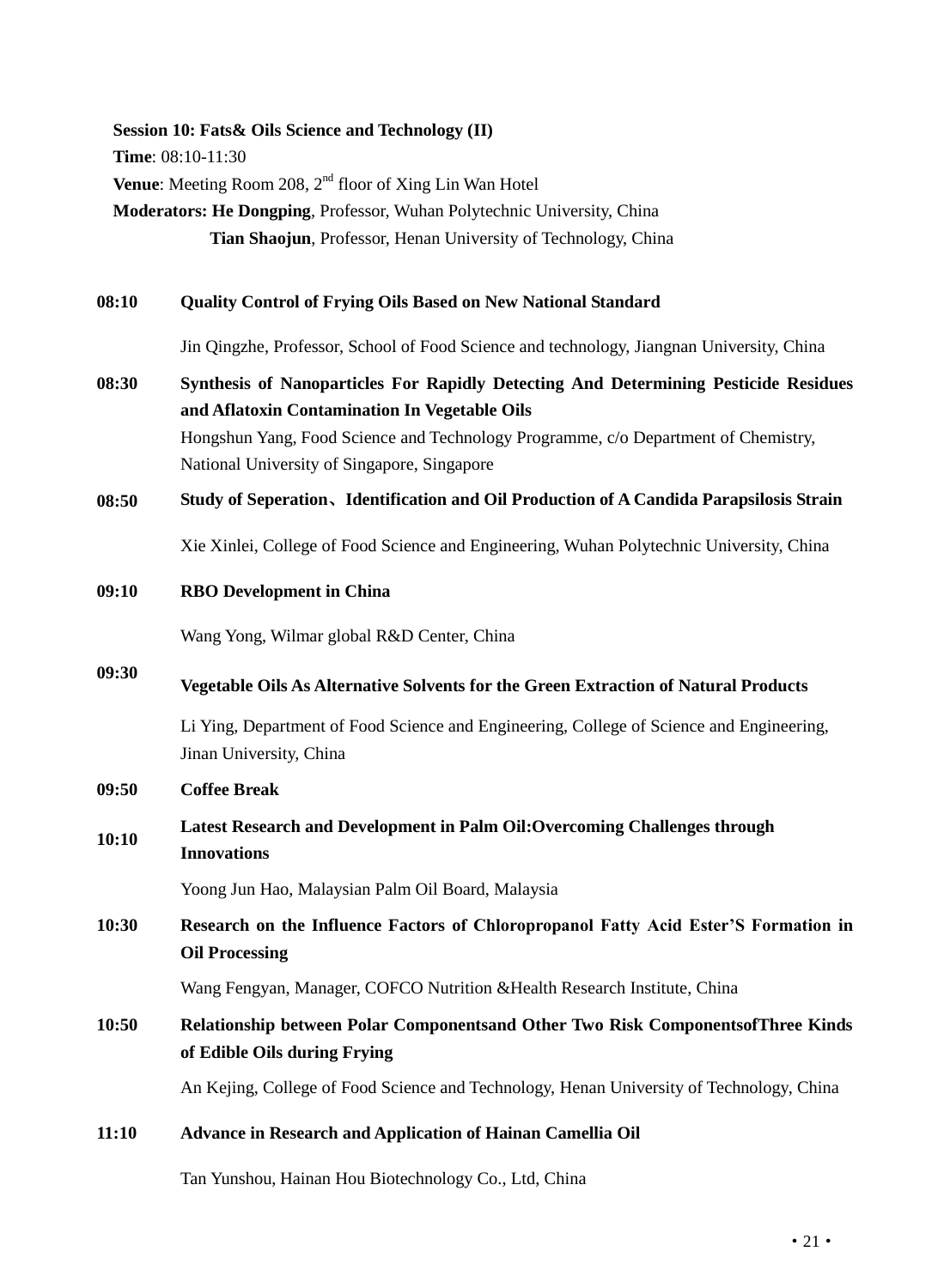**Session 11: Green technologies for grain storage (II)**

**Time**: 08:35-11:25 **Venue**: Meeting Room 205, 2<sup>nd</sup> floor of Xing Lin Wan Hotel

**Moderators: Cao Yang,**Researcher,ASAG

**Wang Dianxuan**, Professor, Henan University of Technology, China

**08:35 Grain Situation Analysis System The Development And Application Practice** Fu Pengcheng, Researcher, Sinograin Chengdu Grain Storage Research Institute, China **09:00 A Study on the Equilibrium Moisture Content (EMC) of Chinese Wheat and Lowering Grain Temperature with Mechanical Aeration Guided by EMC Theory** Li Xingjunn, Associate Researcher, Academy of State Administration of Grain, China **09:25 Gene Cloning of Carboxylesterases and Mrna Expression Level in Liposcelis Bostrychophila** Tang Peian, Associate Professor, Nanjing University Of Finance & Economics, China **09:50 Coffee Break 10:10 Effect of Pulsed Light Treatment on the Inhibition of Mold for Rough Rice With High Moisture Content** Ding Chao,Associate Professor, Nanjing University Of Finance & Economics, China **10:35 Advances in Metabolic Resistance to Insecticides in Psocids (Psocoptera: Liposcelididae**

Wei Dandan, Professor, Southwest University, China

**11:00 The Grain Moisture Sensor Base on the Principle of Dispersion Field and the Application in Grain Storage**

Li Zhen, Director, An Hui Brainware Chang An Electronics Co.. LTD, China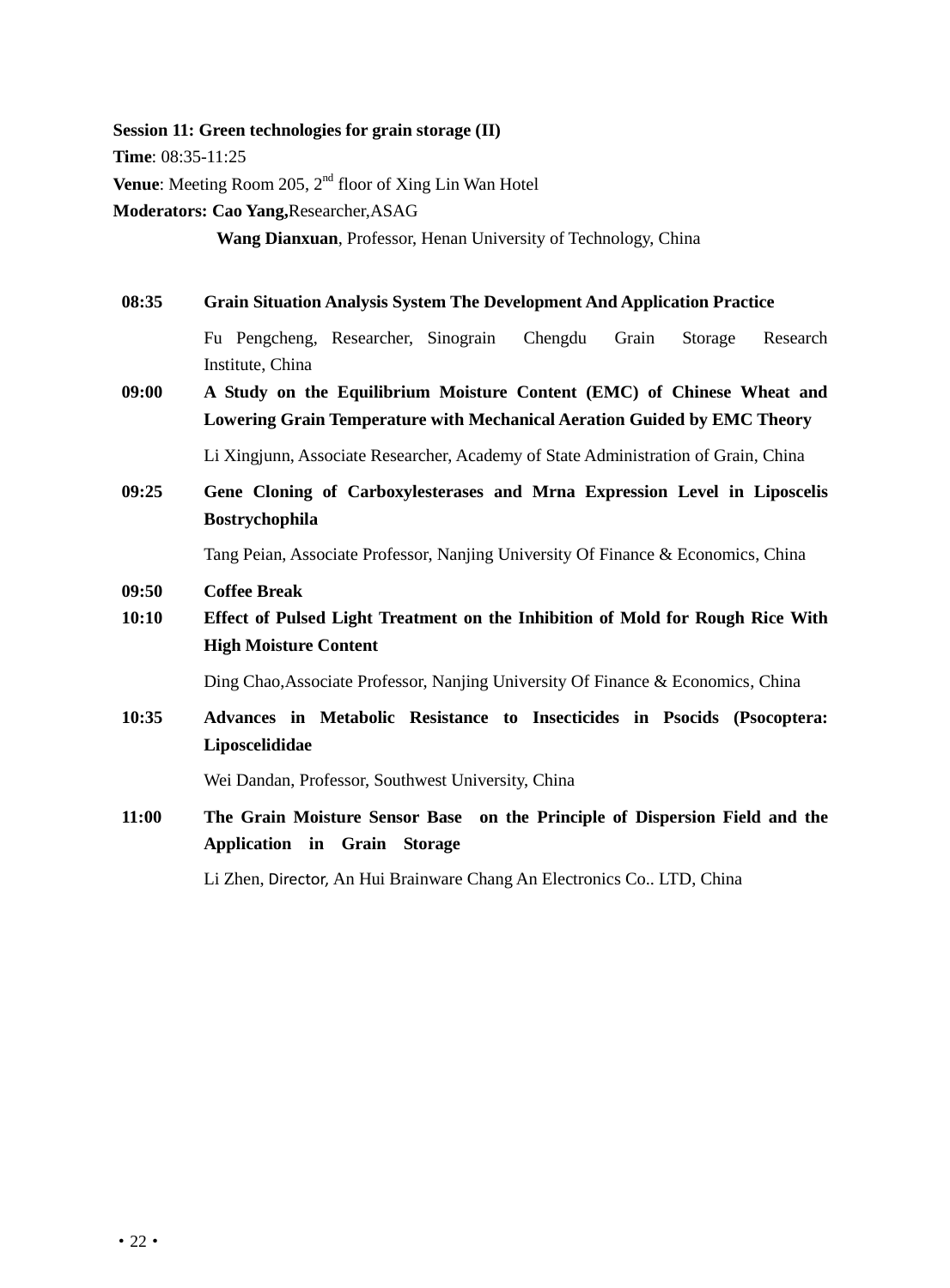**Session 12: Processing suitability evaluation of grain and oil raw materials** 

**Time**: 08:30-11:10

**Venue**: Meeting Room 315, 3<sup>rd</sup> floor of Xing Lin Wan Hotel

**Moderators: Syed Rizvi,** Professor, Cornell University, USA

 **Qiang Wang,** Professor, Deputy Director, Institute of Food Science and Technology, CAAS, China

- **08:30 Study on Processing Characteristics and Quality Evaluation of Peanut Varieties** Wang Qiang, Professor, Deputy Director, Institute of Food Science and Technology, CAAS, China
- **08:50 A New Generation of Grain-based Food Products by Supercritical Fluid Extrusion** Syed Rizvi, Professor,Cornell University, USA
- **09:10 Extrusion Cooking Improve the Antidiabetic and Anticancer Effect of Protein From Adzuki Beans (Vigna angularis) and Mung Beans (Vigna radiata)** Ren Guixing, Professor, Institute of Crop Sciences, CAAS, China
- **09:30 Studies on The Bulk and Interfacial Rheology of Corn Fiber Gum Versus Popularly Used Polysaccharide Emulsifiers**

Zhang Hongbin, Professor, Shanghai Jiao Tong University, China

- **09:50 Coffee Break**
- **10:10 Isolation, Purification and Molecular Mechanism of A Peanut Protein-Derived Ace-Inhibitory Peptide**

Shi Aimin, Associate Professor, Institute of Food Science and Technology, CAAS, China

**10:30 Current Advance in Sustained Processing Technique on Plant-Based Proteins** Yang Xiaoquan, Professor, South China University of Technology, China

## **10:50 Modeling Study the Rhelogical Properties of Wheat Flour Dough**

Xingang Sun, Department of Food Science, University of Manitoba, Canada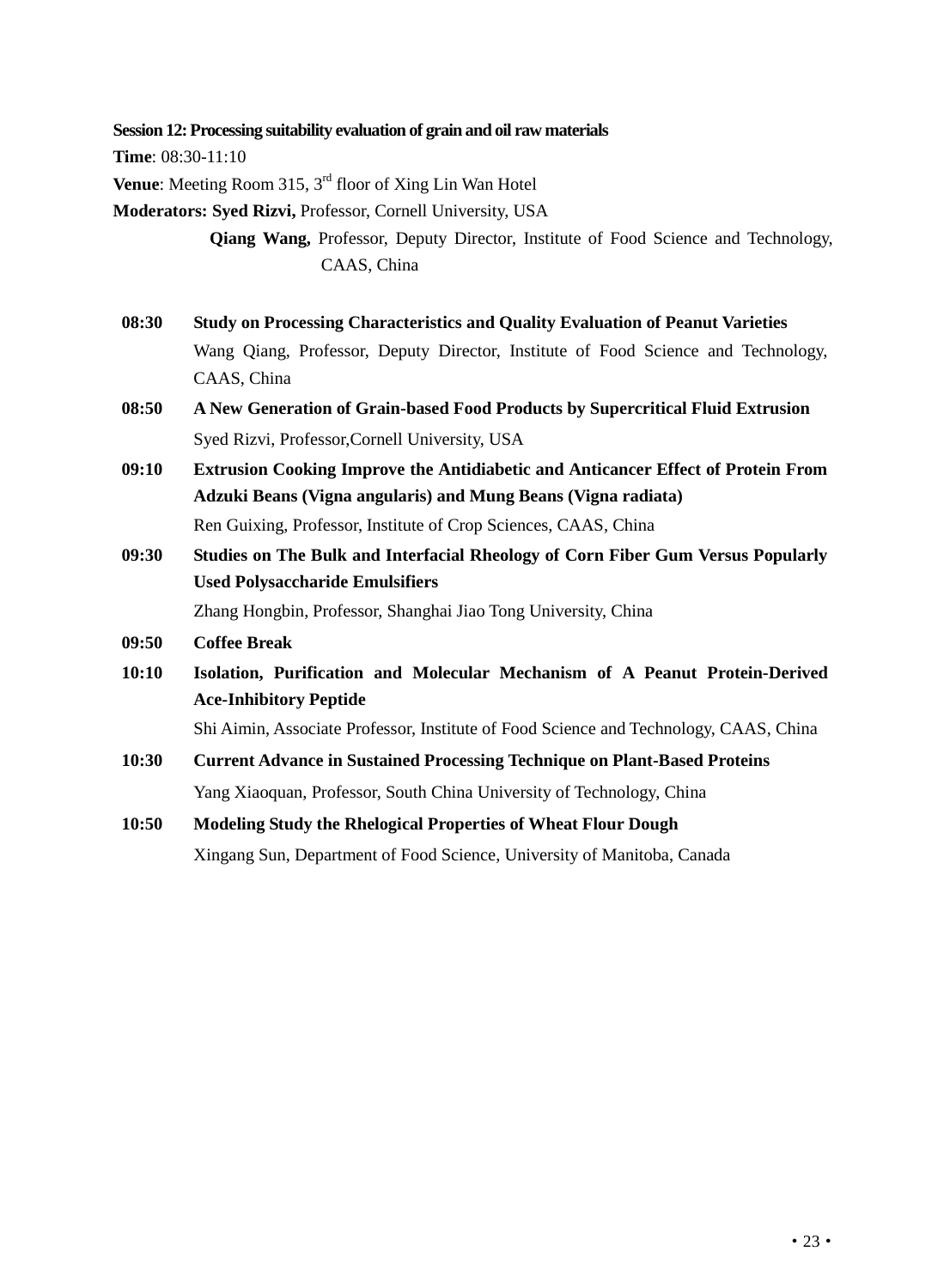**Session 13: AACC International Symposium:** 

**Time**: 08:40-11:10

**Venue**: Press conference room, 3<sup>rd</sup> floor of Xing Lin Wan Hotel

**Moderators: Perry K.W.Ng**, Professor, Michigan State University-AACCI, USA

**Zhao Renyong,** Professor, Henan University of Technology, China

**08:40 Traditional and Novel Food Products of The "Forgotten" Pulses of Africa, Bambara Ground Nut (Vignasubterranea) and Cowpea (Vignaunguiculata), and of Wheat and Maize**

Maryke Labuschagne, SARChI Chair in Quality and Diseases of Field Crops,Department of Plant Sciences, University of the Free State, Republic of South Africa

## **09:10 Utilization of Wheat and Pulses for Healthy Food Products**

Gary Hou, Technical Director,Wheat Marketing Center, USA

**09:30 Optimizing Cereal and Pulse Formulations for Enhanced Health Benefits** Nancy Ames, Agriculture and Agri-Food Canada, Canada

#### **09:50 Coffee Break**

**10:10 Health Concerns and Market Trends Driving Research Efforts of Grain Science in Europe** Stefano D'Amico, Department of Food Science and Technology, University of Natural

Resources and Life Sciences, Austria

- **10:30 Exploring the Opportunity of Developing Resistant-Starch-Rich Food Ingredients From Pulses And Cereals** Yongfeng Ai, Department of Food and Bioproduct Sciences,University of Saskatchewan, Canada
- **10:50 Edible Grain Sprouts as A Dietary Source of Antioxidant Phenolics** Harold Corke, Department of Food Science and Engineering, Shanghai Jiao Tong University, China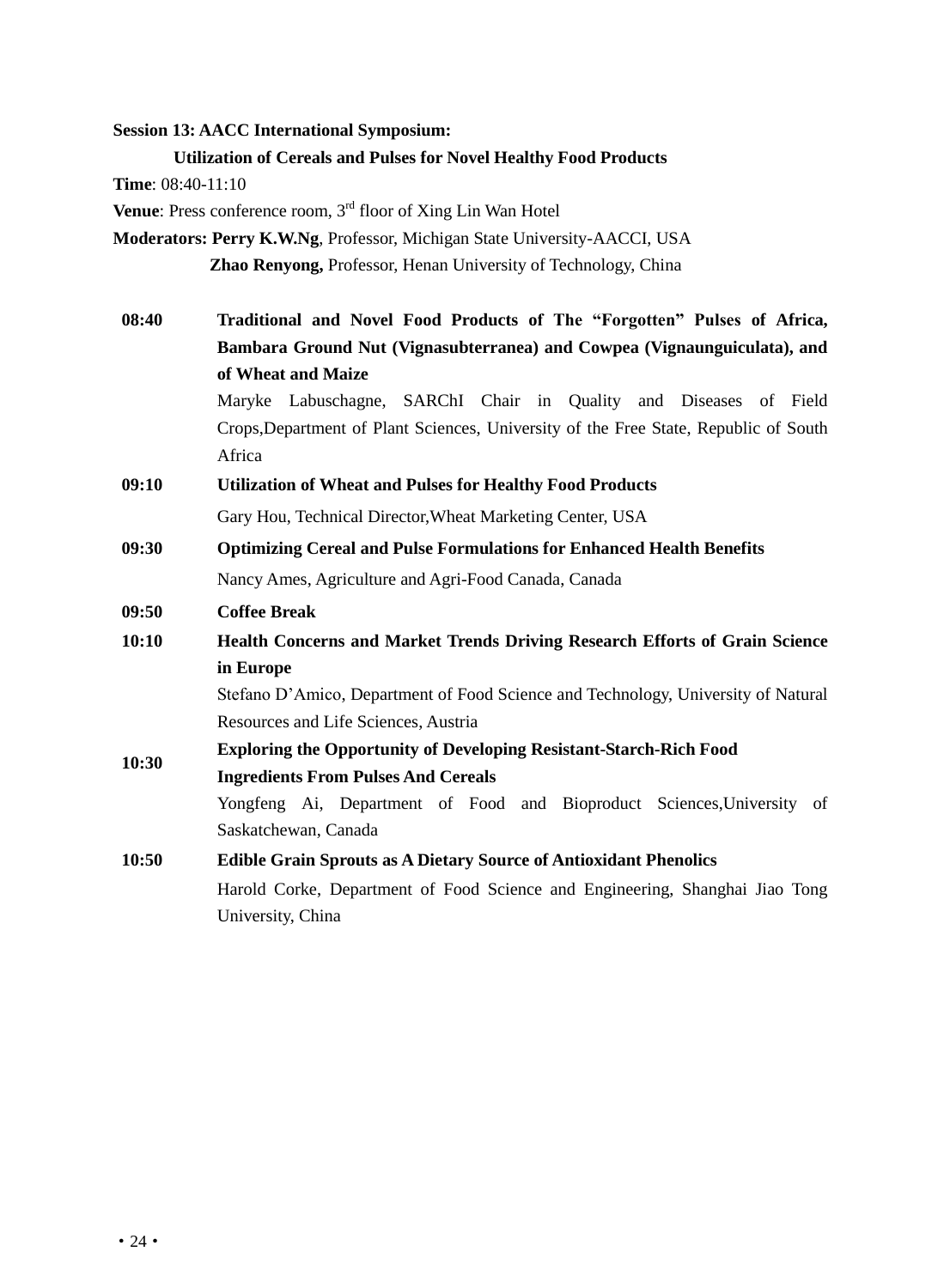# *Tuesday Afternoon-23 May, 2017* **Closing Ceremony Time**: 13:30-15:00 **Venue:** Meeting Room 312, 3<sup>rd</sup> floor of Xing Lin Wan Hotel **Moderators:Wang Ruiyuan, CCOA** Senior Scientist

### **13:30 Award Ceremony**

### **Best Posters**

(Wudeli Flour Mill Group Co.,Ltd., Inner Mongolia Hengfeng Group and Sinograin Chengdu grain storage research institute/ Anhui Brainware Changan Electronics Co., Ltd. **)**

### **Best Youth Speakers**

(Wudeli Flour Mill Group Co.,Ltd., Inner Mongolia Hengfeng Group and Sinograin Chengdu grain storage research institute/ Anhui Brainware Changan Electronics Co., Ltd. **)**

**15:00 Close**

### **Technical Tour**

**Time**: Meet in the lobby of the Xing Lin Wan Hotel at 15:00 **Local Company**: HUIERKANG GROUP CO., LTD

Please note that all the participants who intend to join the activity must make reservation as registering on site at the lobby of the Xing Lin Wan Hotel on **21 May, 2017**.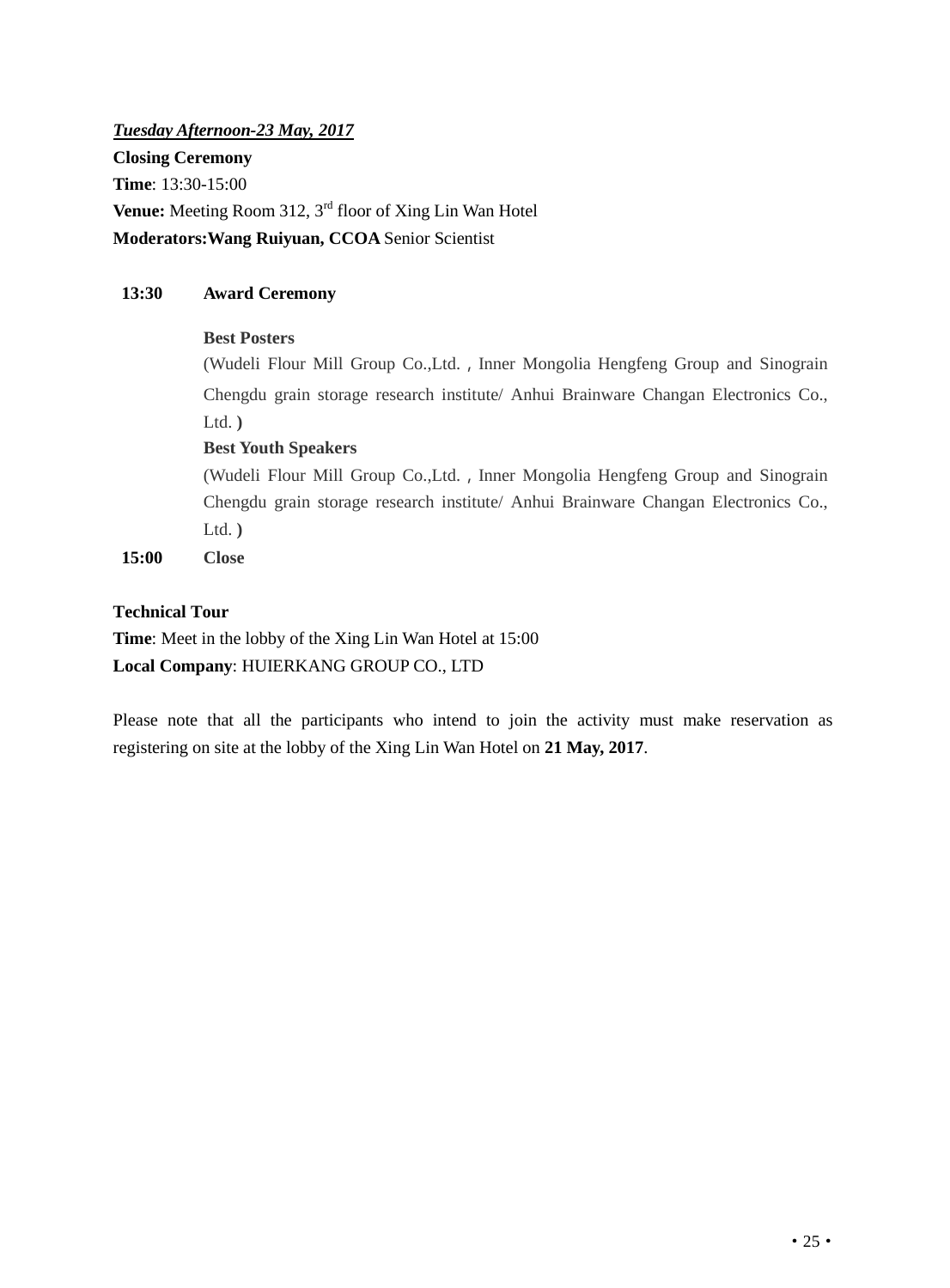#### **Poster Presentation**

**Venue:** 3 rd floor, Xing Lin Wan Hotel

- **Session 1: Wheat milling and wheat products**
- **Session 2: Healthy grains (4th International Symposium on Whole Grains and Health) (I)**
- **Session 3: Fats& Oils Science and Technology (I)**
- **Session 4: Green technologies for grain storage (I)**
- **Session 5: AACC International Symposium**
- **Session 6: Eastern traditional foods**
- **Session 7: Research and Development of Potato and Sweet Potato Foods**
- **Session 8: Food quality and safety**
- **Session 9: Healthy grains (4th International Symposium on Whole Grains and Health) (II)**
- **Session 10: Fats& Oils Science and Technology (II)**
- **Session 11: Green technologies for grain storage (II)**
- **Session 12: Processing suitability evaluation of grain and oil raw materials**
- **Session 13: Rice milling and rice products**
- **Session 14: Whole Industry chain and food nutrition & health**

#### **Arrangement Schedule:**

| <b>Session</b>   | <b>Preparation</b>  | Open                | <b>Move-out</b>     |
|------------------|---------------------|---------------------|---------------------|
| Session $1-7,14$ | 13:00-19:00, May 21 | 08:00-17:30, May 22 | 17:30-18:00, May 22 |
| Session 8-13     | 18:00-19:00, May 22 | 08:00-13:00, May 23 | 13:30-14:00, May 23 |

#### **Exhibition**

**Open Time:**16:00, 21 May to 12:00, 23 May, 2017 **Exhibition Move-out:** 12:00, 23 May, 2017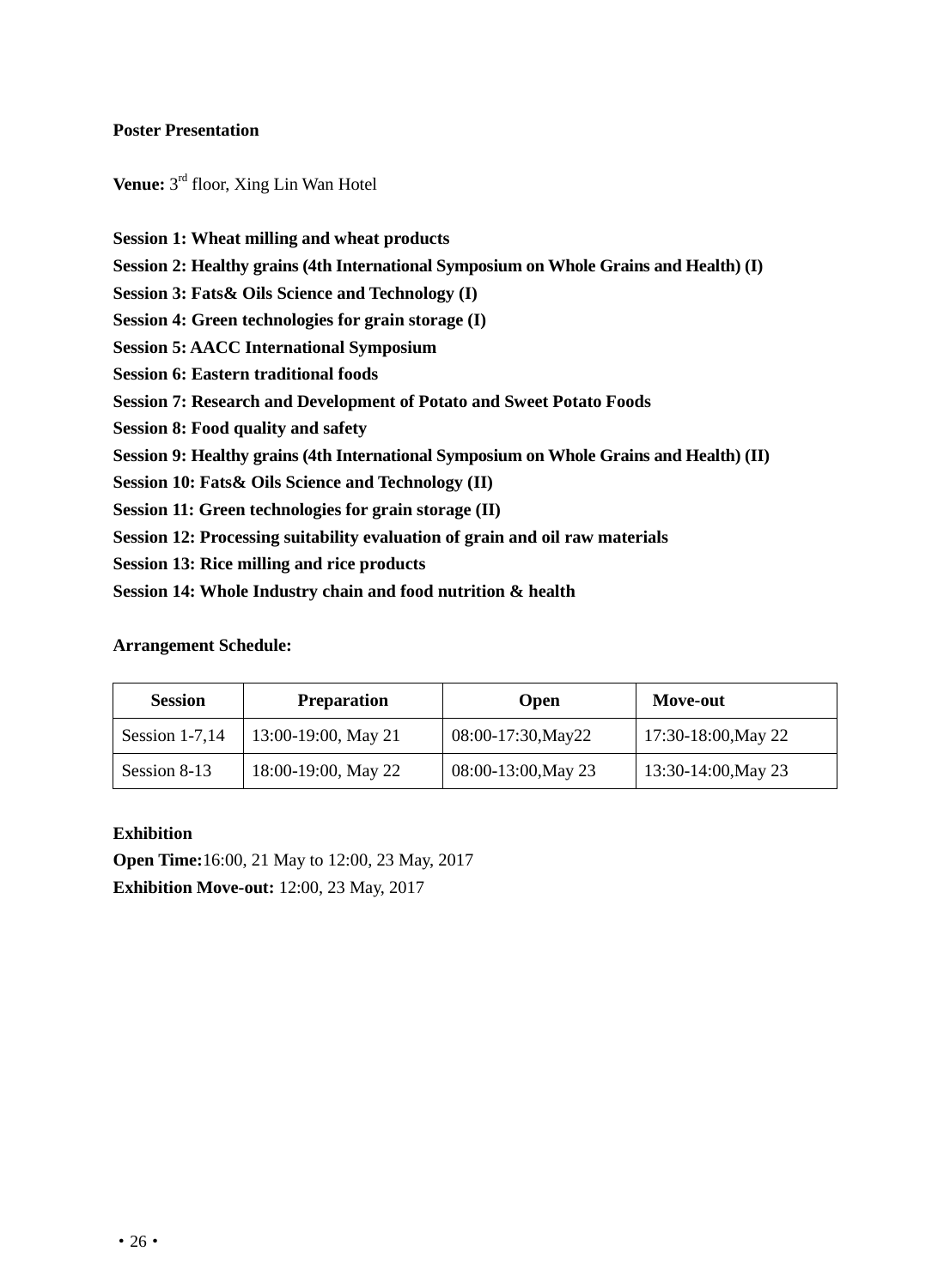# **The Sketch Map of Exhibition**



**2 rd Floor Booth No.1-48**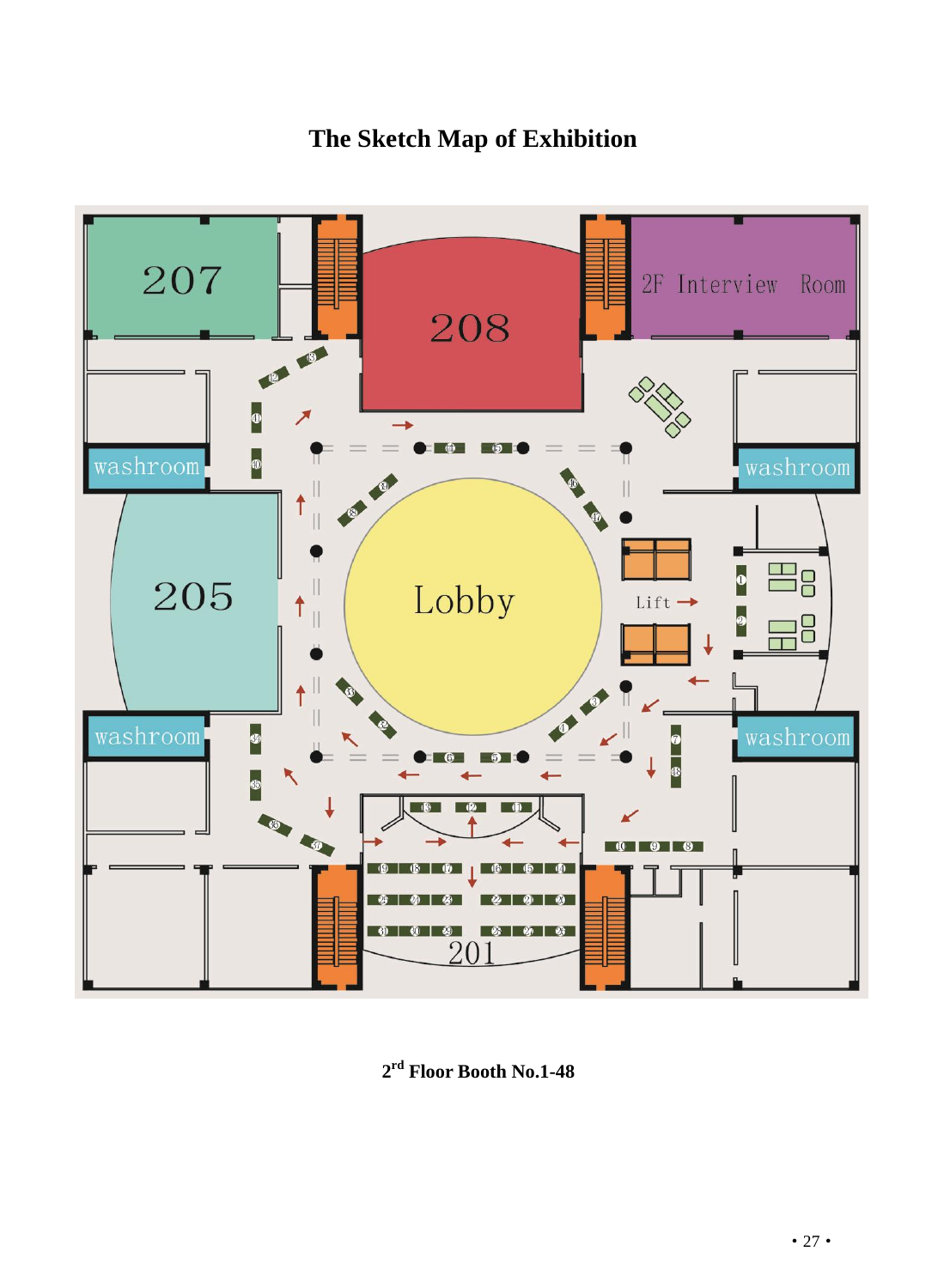

**3 rd Floor Booth No.49-52**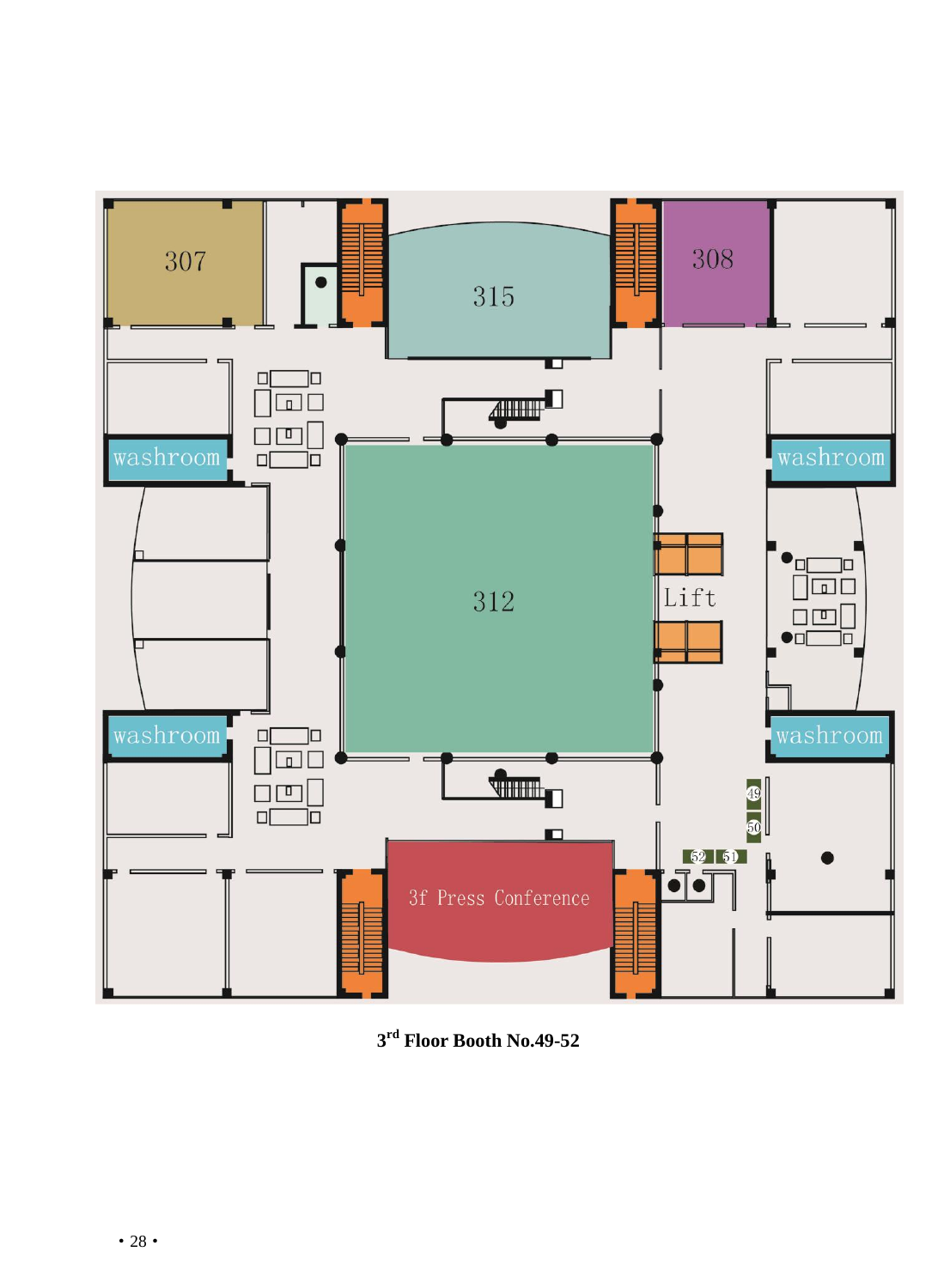|                        | <b>The Exhibitors List</b>                                                                         |                             |  |  |
|------------------------|----------------------------------------------------------------------------------------------------|-----------------------------|--|--|
|                        |                                                                                                    |                             |  |  |
|                        | <b>Platinum Sponsors</b>                                                                           |                             |  |  |
| $\overline{2}$         | Wudeli Flour Mill Group Co., Ltd.                                                                  | wdljtb@wudeli.com           |  |  |
| 4,5,6                  | Inner Mongolia Hengfeng Food Industry(Group)Co., Ltd.                                              | dsg5892@163.com             |  |  |
| 8,9,10                 | Sinograin Chengdu Grain Storage Research Institute/Anhui<br>Brainware Changan Electronic Co., Ltd. | 182444468@qq.com            |  |  |
|                        | <b>Gold Sponsors</b>                                                                               |                             |  |  |
| 32,33                  | Myande Group Co., Ltd.                                                                             | yjb@myande.com              |  |  |
| 38,39                  | Inner Mongolia Yangufang Ecological Agriculture Development<br>(Group) Co., Ltd.                   | 460274806@qq.com            |  |  |
| <b>Silver Sponsors</b> |                                                                                                    |                             |  |  |
| 44                     | Chopin Technologies                                                                                | Jmn@chopinchina.com         |  |  |
| 37                     | Hebei Jinshahe Flour Manufacturing Industry Group Company<br>Limited                               | liurui891106@163.com        |  |  |
| 3                      | Satake Manufacturing (Suzhou) Co., Ltd.                                                            | ella@satake.cn              |  |  |
| $\overline{7}$         | Shanghai Spring Valley Mechanism Manufacture Co., Ltd                                              | yuxinguk@126.com            |  |  |
| 43                     | Henan Huatai Cereals and Oils Machinery Co., Ltd.                                                  | hnhtxzb@126.com             |  |  |
| 35                     | Hubei Ye Wei Grain and Oil Machinery Co., Ltd.                                                     | ccwssyw@126.com             |  |  |
| 36                     | Huaan Magnech Bio-Tech Co., Ltd.                                                                   | shanling.hu@magnech.com     |  |  |
| $\mathbf{1}$           | Angel Yeast Co., Ltd.                                                                              | hedj@angelyeast.com         |  |  |
| 46                     | Perten Instruments AB                                                                              | Beijing@perten.com.cn       |  |  |
| <b>Bronze Sponsors</b> |                                                                                                    |                             |  |  |
| 41                     | Alliedwise (Foshan) Automation Technology Co., Ltd.                                                | 369385331@qq.com            |  |  |
| 42                     | Hebei Pingle Flour Machinery Group<br>Co., Ltd.                                                    | 541858256@qq.com            |  |  |
| 48                     | Xia Men Haijia Flour Mills Co., Ltd.                                                               | 469158629@qq.com            |  |  |
| <b>Exhibitors</b>      |                                                                                                    |                             |  |  |
| 11,12,13               | Brabender GmbH & Co. KG/Melchers Industrial (Shanghai) Ltd.                                        | helenzhao@shmelchers.com.cn |  |  |
| 14                     | Ronghai Biotechnology Co., Ltd.                                                                    | huawei@ronghai-health.com   |  |  |
| 15                     | Hefei Taihe Optoeletronic Technology Co., Ltd.                                                     | 2355242377@qq.com           |  |  |
| 16                     | Yangzhou Muyang Sorage Engineering Co., Ltd.                                                       | tiangq@muyang.com           |  |  |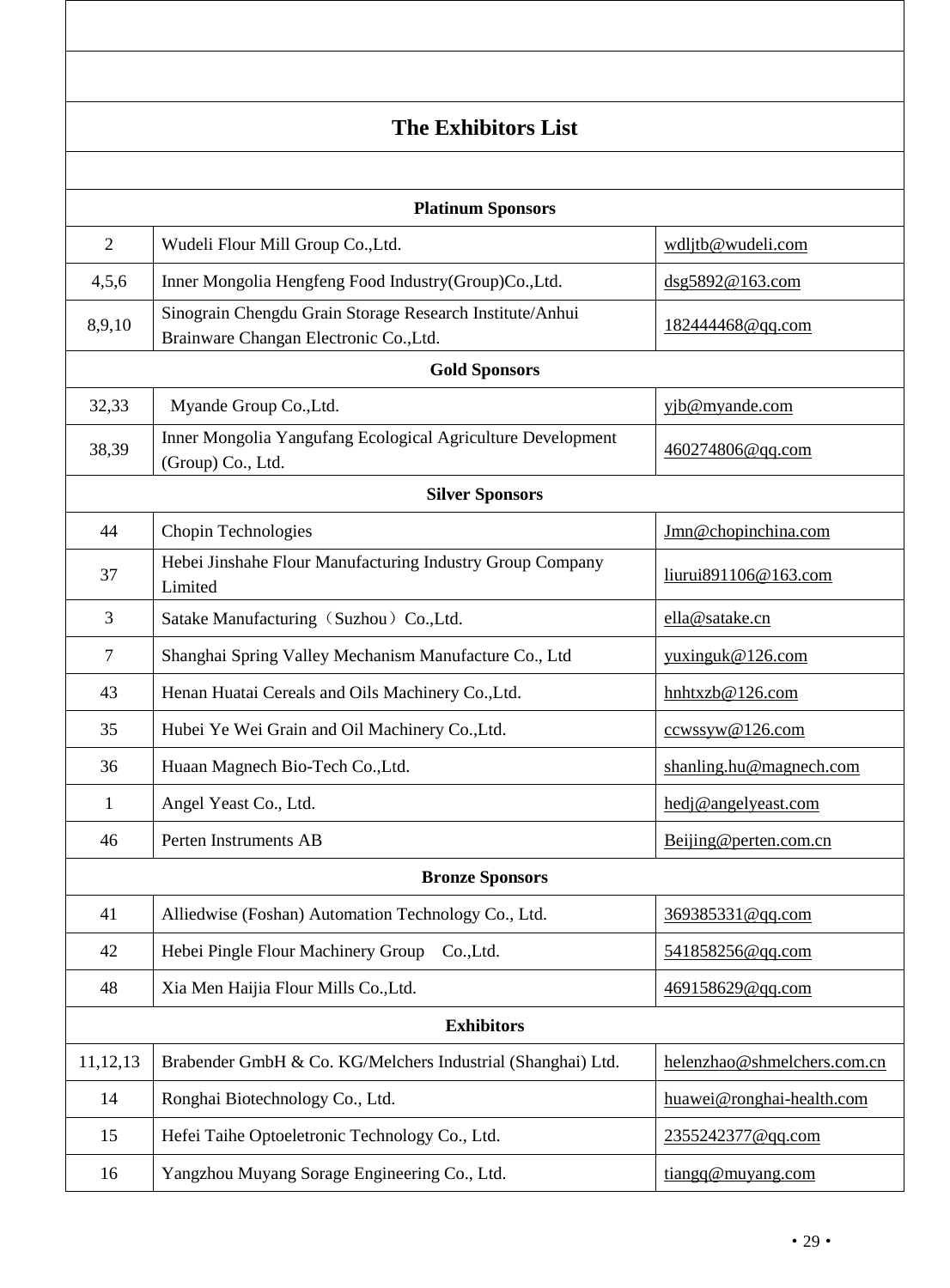| 17 | Zhejiang Bethlehem Apparatus Co., Ltd.                          | liuchangxs@163.com      |
|----|-----------------------------------------------------------------|-------------------------|
| 18 | Zhengzhou Beibo Electronics Co., Ltd.                           | 953412492@qq.com        |
| 19 | NCS Testing Technology Co., Ltd.                                | suihongyan@ncschina.com |
| 20 | Hainan Hou Biotechnology Co., Ltd.                              | 549434684@qq.com        |
| 21 | Zhengzhou Hualiang Technology Co., Ltd.                         | 40625034@qq.com         |
| 22 | Institute of Food Science and Technology CAAS                   | huhui@caas.cn           |
| 23 | Zhengzhou Xinsheng Electronice Teachnology Company Limited      | 8784707@163.com         |
| 24 | COFCO Eastocean Oils & Grains Industries (Zhangjiagang)Co.,Ltd. | jinwenjing@cofco.com    |
| 25 | Beijing Bioshome Co., Ltd.                                      | buqingjing@bioshome.cn  |
| 26 | Huaihua Tiantian Rice Noodles Co., Ltd.                         | 47203676@qq.com         |
| 27 | Shanghai Biochemmu Technology Co., Ltd                          | dabao@biochemmu.com     |
| 28 | Beijing Liang'an Technology Co., Ltd.                           | wangle@biggs.comcn      |
| 29 | Shandong Jinsheng Cereals and Oils Group Co., Ltd.              | zouyefei@163.com        |
| 30 | Beijing Shuofang Technology Development Co., Ltd.               | huangqiang@bjsfkj.cn    |
| 31 | China Grains & Logistics Corporation Beiliang Co., Ltd.         | lirendong@beiliang.com  |
| 34 | <b>BASTAK Food Machine Co.</b>                                  | suzan@bastak.com.tr     |
| 40 | Hefei Meyer Optoelectronic Technology Inc.                      | xiaoka@qq.com           |
| 45 | <b>Unity Scientific</b>                                         | www.unityscientific.com |
| 47 | Fujian Anjoy Foods Co., Ltd.                                    | 951247774@qq.com        |
| 49 | COFCO Fortune Sales & Distribution Co., ltd                     | xujingwei@cofco.com     |
| 50 | COFCO Tech Bioengineering (Tianjin) Co., Ltd.                   | 15122589503@163.com     |
| 51 | COFCO Nutrition & Health Research Institute                     | case.iteuc.com/cofco/   |
| 52 | Zhonghong Bioengineering Co., Ltd.                              | liusihang@cofco.com     |

| <b>Companies of Conference Bag Insert</b>               |                        |  |  |
|---------------------------------------------------------|------------------------|--|--|
| Guangzhou Weitong Industry Gases Technology Co., Ltd.   | 2908805885@qq.com      |  |  |
| China Grains & Logistics Corporation Beiliang Co., Ltd. | lirendong@beiliang.com |  |  |
| HNAC Technology Co., Ltd.                               | gk@cshnac.com          |  |  |